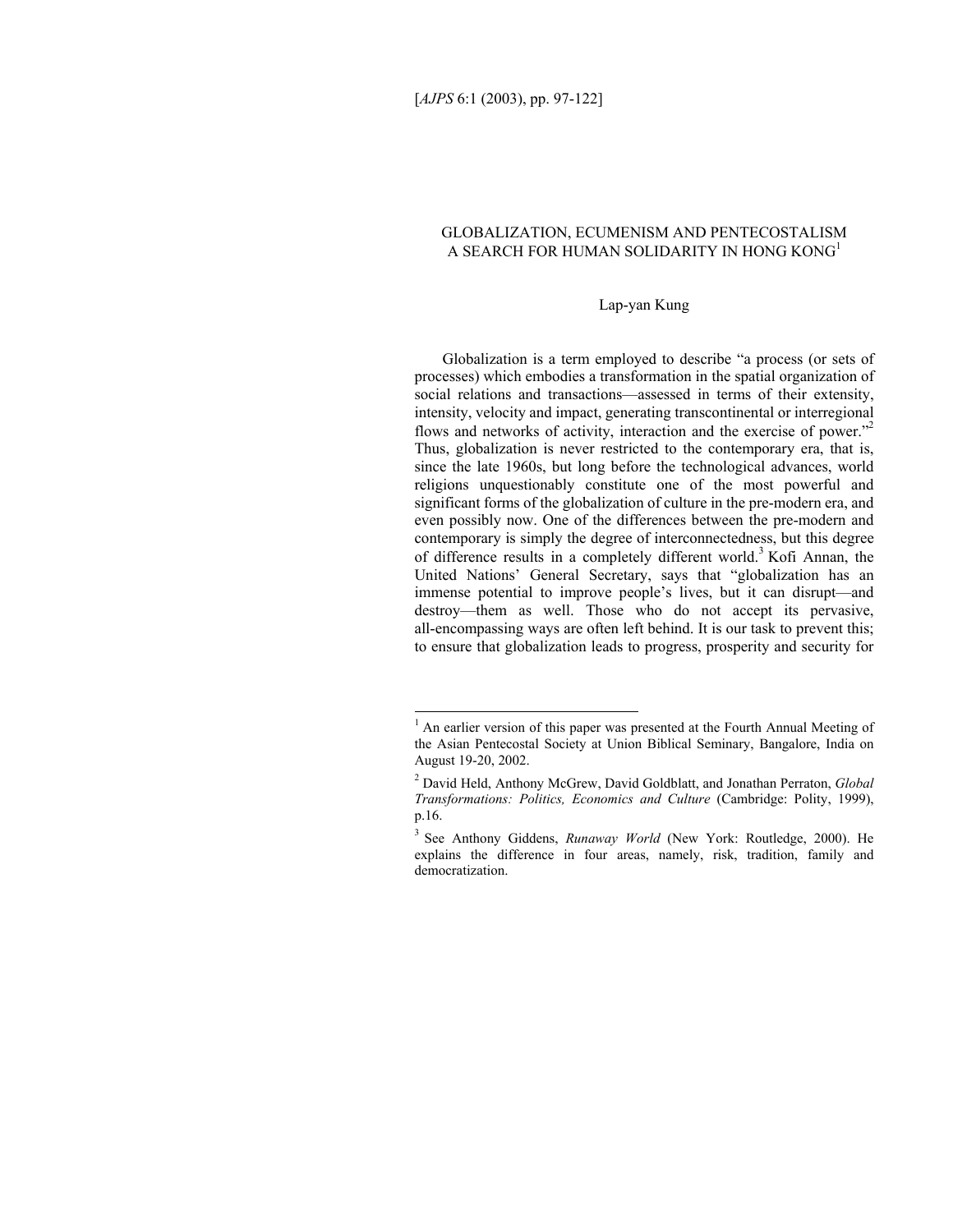all."<sup>4</sup> Surely, this is not simply the task of the United Nations, but rather the task of all people of goodwill. If so, can the Christian church take up this task?

Unlike Hinduism and Confucianism, Christianity itself is always global-oriented, due to its ideology of mission. It is not exaggerated to say that Christian mission is a kind of global movement. Nevertheless, this Christian global movement is not only confined to the concern of saving souls and planting churches, but also it is a cultural and socio-political movement. Put theologically, Christian mission is about the evangelization of God's kingdom.<sup>5</sup> It not only evangelizes, but also creates a new culture of life, that is, a life characterized by solidarity in the understanding of co-responsibility, communion and friendship. This is what we call ecumenism. Ecumenism is more than a concern for the unity of the church. Rather it is a unity that brings the churches together in solidarity and communion with one another as well as the people that the churches serve.<sup>6</sup> But we have to admit that the history of Christian mission is not always like this. It is both promising and disruptive. This is the experience that we, Asian Christians, experience in our countries.<sup>7</sup> If the central Christian message is a message of humanization,<sup>8</sup> a critical attitude

l

 $<sup>7</sup>$  The history of missionary work in China is a good example of this. On the one</sup> hand, Christian mission was associated with imperial power and often did not take local cultures seriously, and on the other, Christian mission helped us to know the true God, and develop education, medical care and other social activities.

<sup>8</sup> Some do not feel comfortable with the word "humanization," because it may neglect the necessity of the vertical dimension of salvation. This view is reflected in the Vatican's 1984 "Instruction on Certain Aspects of the Theology of Liberation." But the World Council of Churches, *The Church for Others and the Church for the World* (Geneva: WCC, 1967), p. 78 affirms that "we have lifted up humanization as the goal of mission because we believe that more than others it communicates in our period of history the meaning of the messianic goal. In another time the goal of God's redemptive work might best have been described in terms of man turning towards God…. The fundamental question was that of the true God and the church responded to that question by pointing to him. It was assuming that the purpose of mission was Christianization, bringing man to God through Christ and his church. Today the fundamental question is much more than

<sup>4</sup> Quoted from Samuel S. Kim, *East Asia and Globalization* (Lanham: Rowman & Littlefield, 2000), p. 1.

<sup>5</sup> See David J. Bosch, *Transforming Mission: Paradigm Shifts in Theology of Mission* (Maryknoll: Orbis, 1991), pp. 368-446.

<sup>6</sup> See Emilio Castro, *A Passion For Unity* (Geneva: WCC, 1992).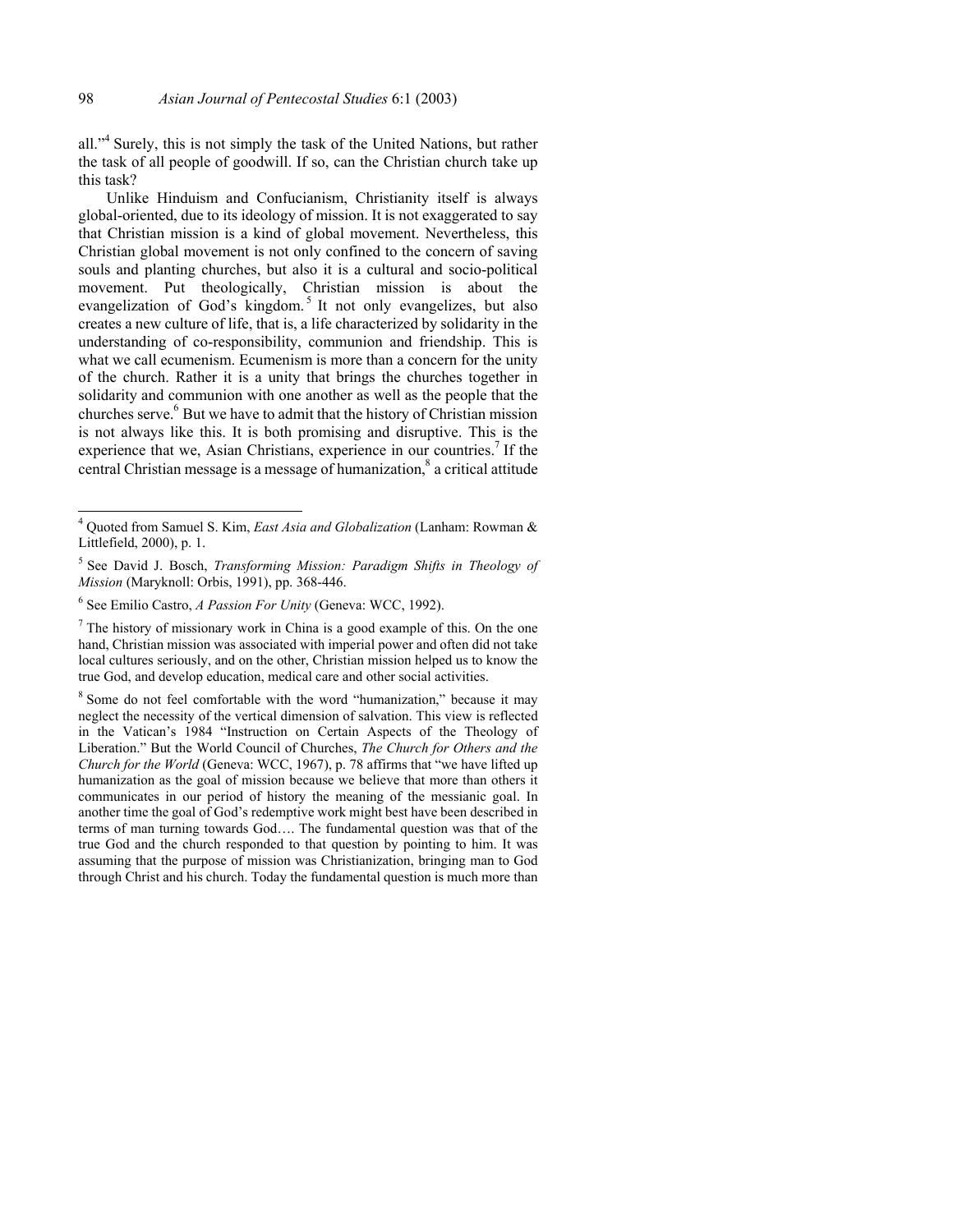towards the practice of Christian mission should be taken in order that in the era of globalization it would not be an agency of neo-colonialism, but rather an agency of liberation. I suggest that a spirit of solidarity associated with ecumenism is a Christian witness and challenge to globalization. Pentecostalism would be particularly chosen as an example for reference, because I believe that any ecumenical study is inadequacy without taking Pentecostalism seriously (which I will further explain this point later).<sup>9</sup>

### 1. Globalization in Hong Kong

There is no doubt that globalization brings the belief that "no human is an island" into realization. Only a few can escape from its impact. Nevertheless, it is naïve to hold that globalization is simply a matter of westernization. Of course the western nations, and more generally the industrial countries, still have far more influence over world affairs than do the poorer states. But globalization is becoming increasingly de-centered, and its effects are felt as much in western countries as elsewhere. This is true of the global financial system, and of changes affecting the nature of government itself. What one could call "reverse colonization" is becoming more and more common. "Reverse colonization" means that non-western countries influence developments in the West.10 Examples abound, such as the Latinizing of Los Angeles, the emergence of a globally oriented high-tech sector in India, or the selling of Brazilian television programs to Portugal. Although globalization is led from the West, bears the strong imprint of American political and economic power, and is highly uneven in its consequences, globalization is not just the dominance of the West over the rest; it affects the United States as it does other countries. On the other hand, some argue that economic globalization is bringing about a denationalization of economies through the establishment of transnational networks of production, trade and finance.<sup>11</sup> As S. Strange puts it, "the impersonal forces of world markets…are now more powerful than the states to whom ultimate

of true man, and the dominant concern of the missionary congregation must therefore be to point to the humanity in Christ as the goal of mission."

<sup>9</sup> See Jürgen Moltmann and Karl Josef Kuschel, ed., *Pentecostal Movements as an Ecumenical Challenge* (London: SCM, 1996).

<sup>10</sup> Anthony Giddens, *Runaway World,* pp.33-34.

<sup>11</sup> Held and others, *Global Transformations*, pp. 3-4.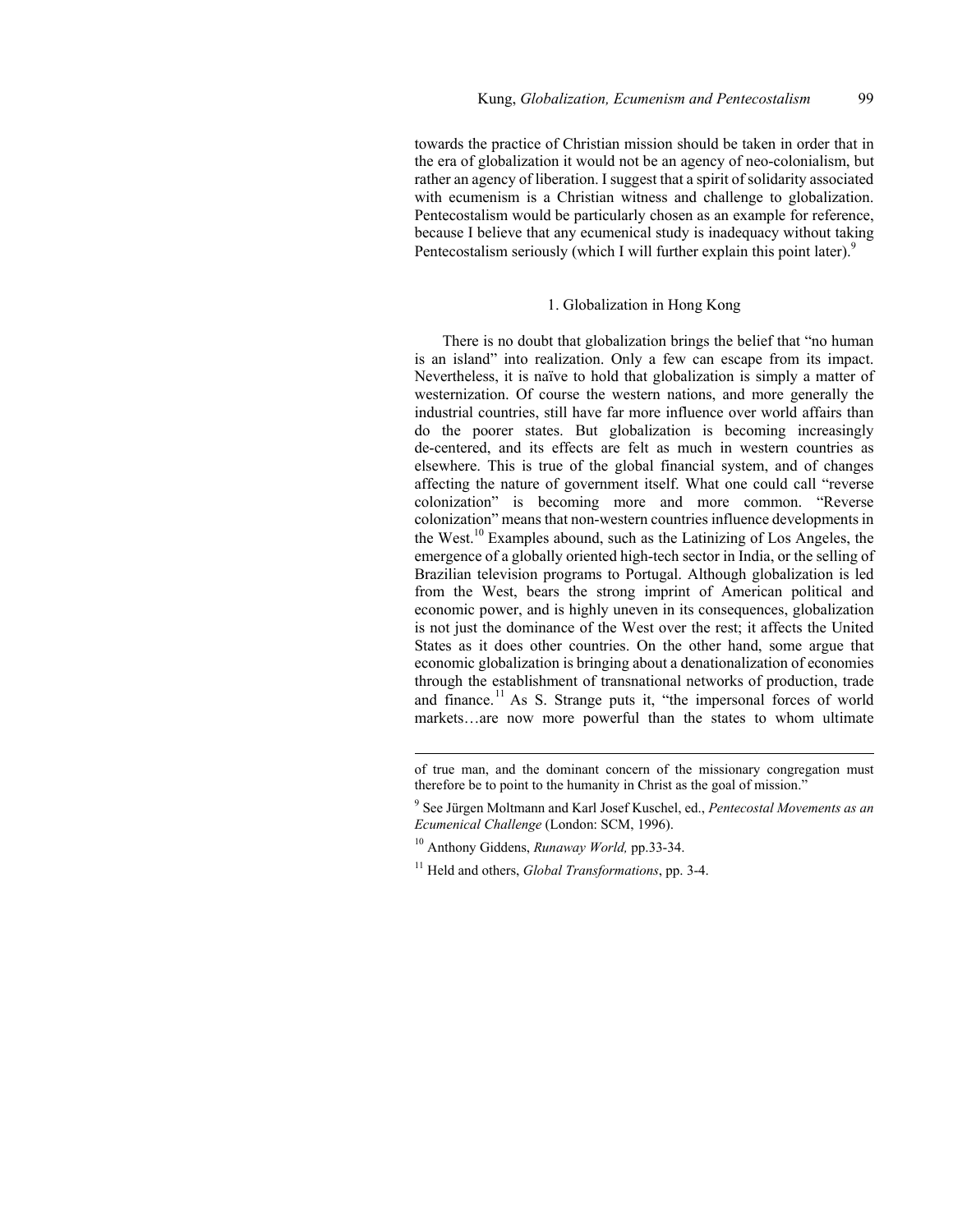political authority over society and economy is supposed to belong…the declining authority of states is reflected in a growing diffusion of authority to other institutions and associations, and to local and regional bodies. $1^{12}$ Neo-Marxists like W. Grieder and K. Ohmae consider that contemporary globalization represents the triumph of an oppressive global capitalism.<sup>1</sup> It creates a world of winners and losers, a few on the fast track to prosperity, and the majority condemned to a life of misery and despair. The old north-south division is argued to be an increasing anachronism as a new global division of labor replaces the traditional core-periphery structure with a more complex architecture of economic power. The growing economic marginalization of many "Third World" states as trade and investment flows within the rich north intensifies to the exclusion of much of the rest of the globe. To a large extent, this criticism is valid, but economic competition does not necessarily produce zero-sum outcomes. While particular groups within a country may be made worse off as a result of global competition, nearly all countries have a comparative advantage in producing certain goods that can be exploited in the long run. In addition, globalization is not just an economic issue. The conditions facilitating transnational cooperation between peoples brought by globalization pave the way for the emerging global civil society.

The complexity of globalization makes it impossible for us to pass a simple judgment on it. Therefore, it is necessary to assess the impact of globalization locally. Hong Kong, the city where I live and work, is chosen for this further examination.

From an economic perspective, globalization involves an explosion of global trade, investment and financial flows across state and regional boundaries. The cheap labor and the labor-intensive light industries of Hong Kong of earlier times helped it achieve industrialization by riding the tide of international trade, investment and finance. Nevertheless, this situation has been changed since the early 1980s. With the intensification of international trade, investment and finance, more countries and regions (mainly Southeast Asia) entered the competition for market and capital. Hong Kong finds itself less competitive against some of the newer developing economies. An obvious example of this is that many factories of Hong Kong have moved to China. As a result, employment provided by

<sup>&</sup>lt;sup>12</sup> S. Strange, *The Retreat of the State: The Diffusion of Power in the World Economy* (Cambridge: Cambridge University Press, 1966), p. 4.

<sup>13</sup> See W. Grieder, *One World, Reality or Not: The Manic Logic of Global Capitalism* (New York: Simon Schuster, 1997), and K. Ohmae, *The End of the Nation State* (New York: Free Press, 1995).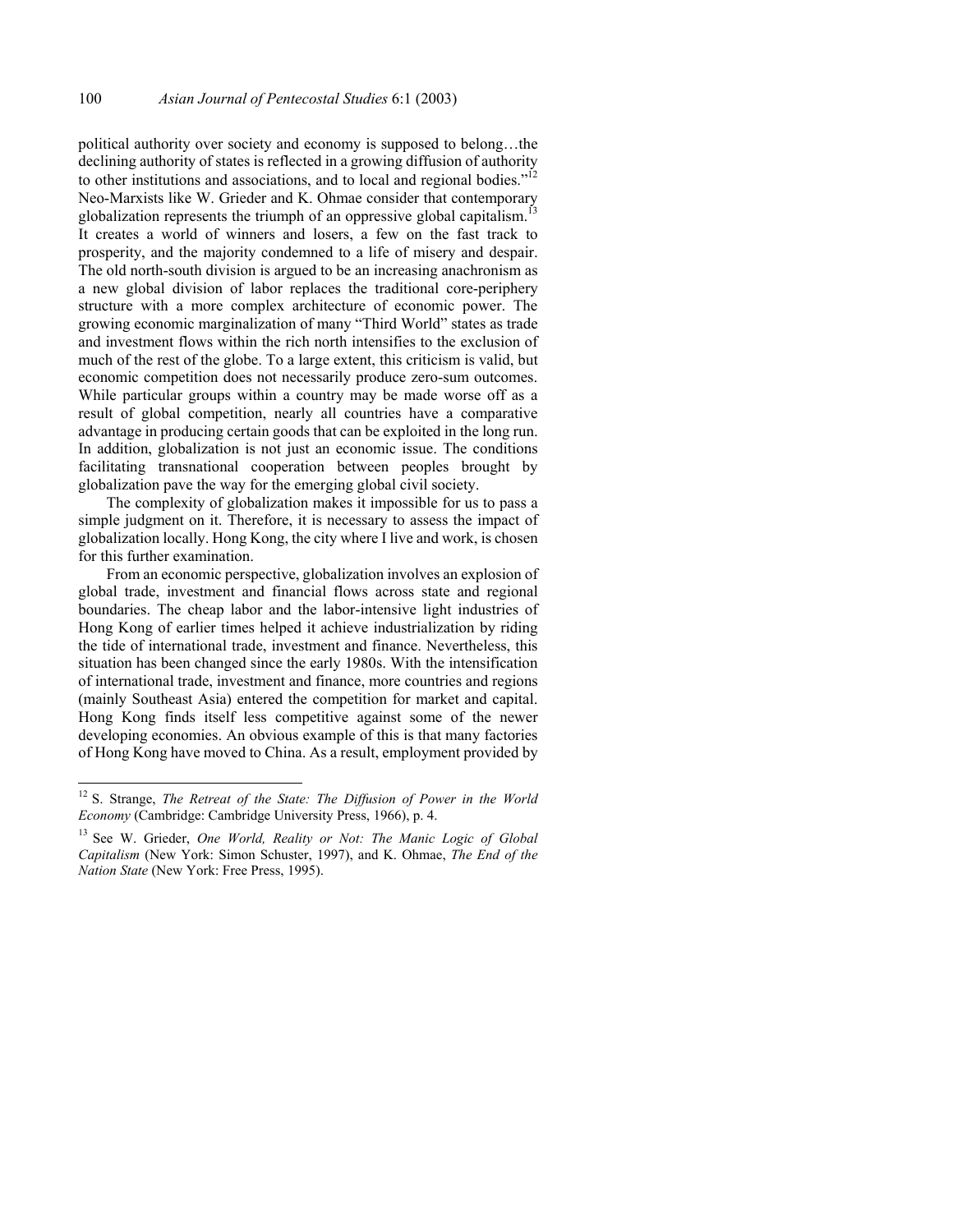manufacturing fell from around 880,000 in 1979 to 229,400 in 2000,<sup>14</sup> and the percentage of manufacturing in Hong Kong's gross domestic product dropped from 23.7% in 1979 to  $6.2\%$  in 2000.<sup>15</sup> In response to the global economic changes, Hong Kong has taken the route to transform itself from a newly industrialized economy to a world city. Tung Chee-Hwa, the Chief Executive of Hong Kong, affirms this view and repeatedly says, "Hong Kong should not only be a major Chinese city, but could become the most cosmopolitan city in Asia, enjoying a status comparable to that of New York in North America and London in Europe."16 World cities are hub points of the global economy. They are key centers in the spatial organization and articulation of production and markets and are major sites for the concentration and accumulation of international capital. Typically, they are characterized by a concentration of corporate headquarters, banks and firms specializing in producer services.<sup>17</sup>

The most obvious of the economic impacts of globalization is the growing gap between the very rich and the very poor. The income disparity of Hong Kong was never small, but it has become even greater in the last two decades. A Gini-coefficient above 0.5 indicates extremely unequal distribution. In the 1980s, the Gini-coefficient for Hong Kong was 0.45, and in 2001, it reached  $0.525$ .<sup>18</sup> Growing income disparity is typical of many world cities. As industries give way to services, employment in cities like Hong Kong tends to expand at both the high and the low end and to shrink in the middle. Lawyers, bankers, accountants and public relations specialists get paid extremely well, while restaurant and laundry workers, many of whom are new immigrants, can barely get by. Apart from serious income disparity, the rate of unemployment grows higher, because a lot of workers have been sacrificed for the economic transformation, that is, from a newly industrialized economy to a world city. The most recent

<sup>&</sup>lt;sup>14</sup> Department of Statistics, "Employment and Vacancies Statistics (2000)" (http://www.info.gov.hk/hk2000/eng/07/c07-03.htm), checked: June 26, 2002.

 $15$  Chow Tak Hay, "Speech by Secretary for Commerce and Industry (2000)" (http://www.info.gov.hk/hk2000/eng/04/c04-01.htm), checked: June 26, 2002.

Tung Chee-Hwa, "2000 Policy Address by Chief Executive" (http://www.info.gov.hk/pa99/index.htm), checked: June 26, 2002.

<sup>17</sup> Saskia Sassen, *The Global City: New York, London, Tokyo* (Princeton: Princeton University Press, 1991).

<sup>&</sup>lt;sup>18</sup> E. K. Yeoh, "Alleviating the Disparity between the Rich and the Poor (2002)" (http://www.info.gov.hk/hwb/text/english/speech/sp1121.htm), checked: June 26, 2002.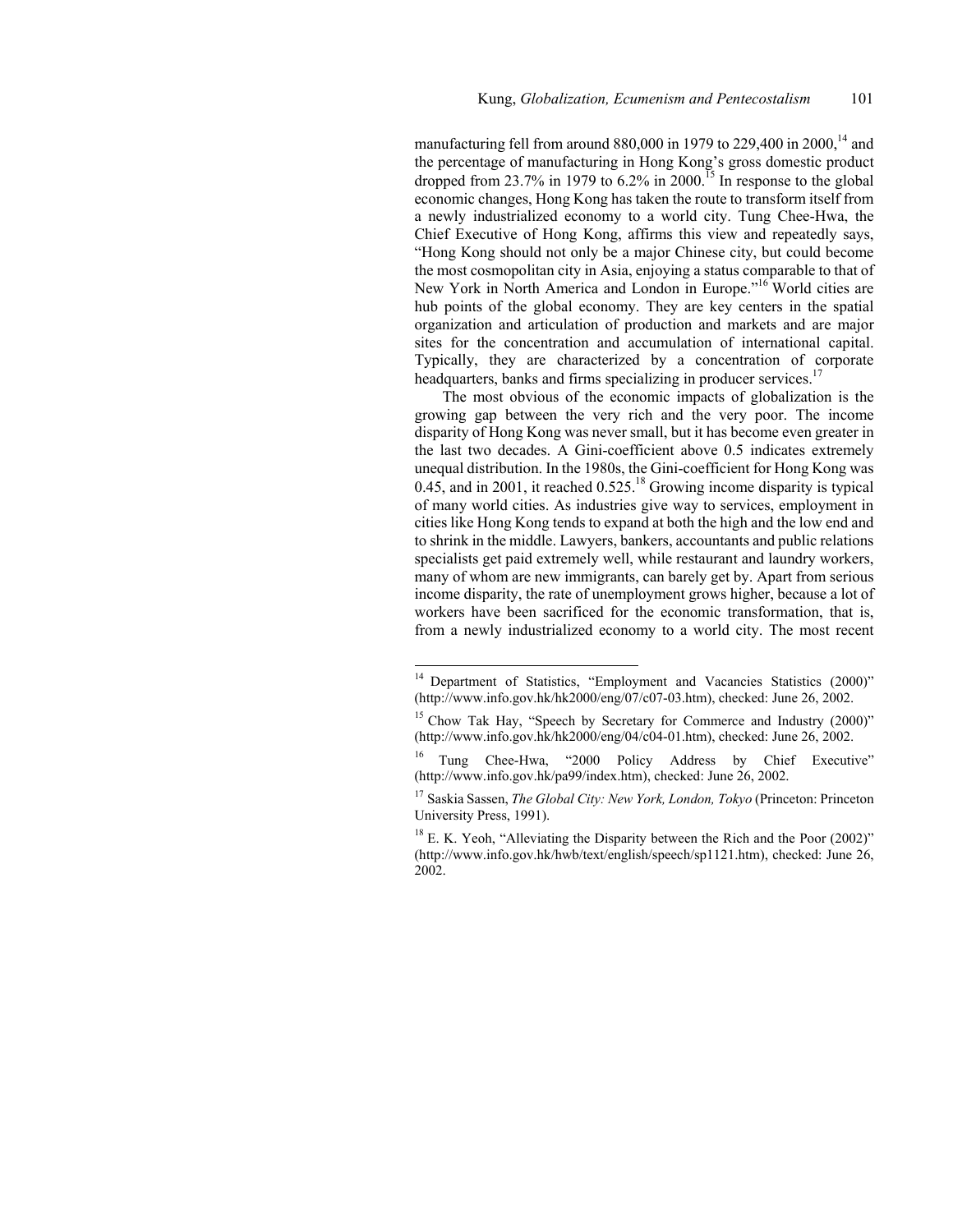unemployment figure is 7.7% (July, 2002), that is, one out of thirteen working people is unemployed. On balance, Hong Kong so far has been a beneficiary of globalization, but no one can guarantee that Hong Kong can continue to be a beneficiary. In fact, Hong Kong has suffered serious economic difficulties since the Asian financial crisis and it takes much longer road for her to rehabilitate. It is clear that globalization generates a more severe competition among countries and even within a country than a sense of global responsibility and solidarity.

From a socio-cultural perspective, globalization involves the massive movement of people across state borders and the fusion of cultures on a global scale. People movement is not new to Hong Kong. Traditionally, Hong Kong was a major departure point for Chinese emigrants going to other parts of the world. Since the issue of 1997 came up large numbers of Hong Kong residents (about 7% of the population) immigrated to North America, the South Pacific and Europe, but surprisingly, this does not cause Hong Kong a serious problem of brain drain, because many of them once obtain their foreign passports, they return to work in Hong Kong. In fact, the economic and business opportunities provided in Hong Kong unmatched by other locations attracts people moving to Hong Kong. On the other hand, for the purpose of family union, there are 150 people daily coming from China to settle in Hong Kong. Although many of them are unskilled immigrants, they also contribute to Hong Kong in important ways. For example, Hong Kong's birth rate has fallen steadily in the last two decades. Without an increase in fertility, immigration is likely to be the core element of population change. Nevertheless, most of the people in Hong Kong do not recognize the contribution made by the immigrants. Especially since the Asian financial crisis in 1997, the people in Hong Kong put the blame on them by condemning them as a burden for Hong Kong, for many of them live on social benefits. Filipinos working in Hong Kong are the second group of people to be blamed, because they are accused of taking up most of the domestic job. Finding a scapegoat and a feeling of exclusiveness become one of the serious tensions caused by globalization.<sup>19</sup>

Symbols of western consumerism, such as Coca-Cola and blue jeans, are prevalent in far-off concerns of the world. On the other hand, ethnic cuisine, fashion and music from different parts of the world are now popular fixations of western metropolises. Hong Kong is not only a passive consumer and conduit of international cultural products, but also

<sup>&</sup>lt;sup>19</sup> Giles Gunn, *Beyond Solidarity* (Chicago: University of Chicago Press, 2001), pp. 25-47.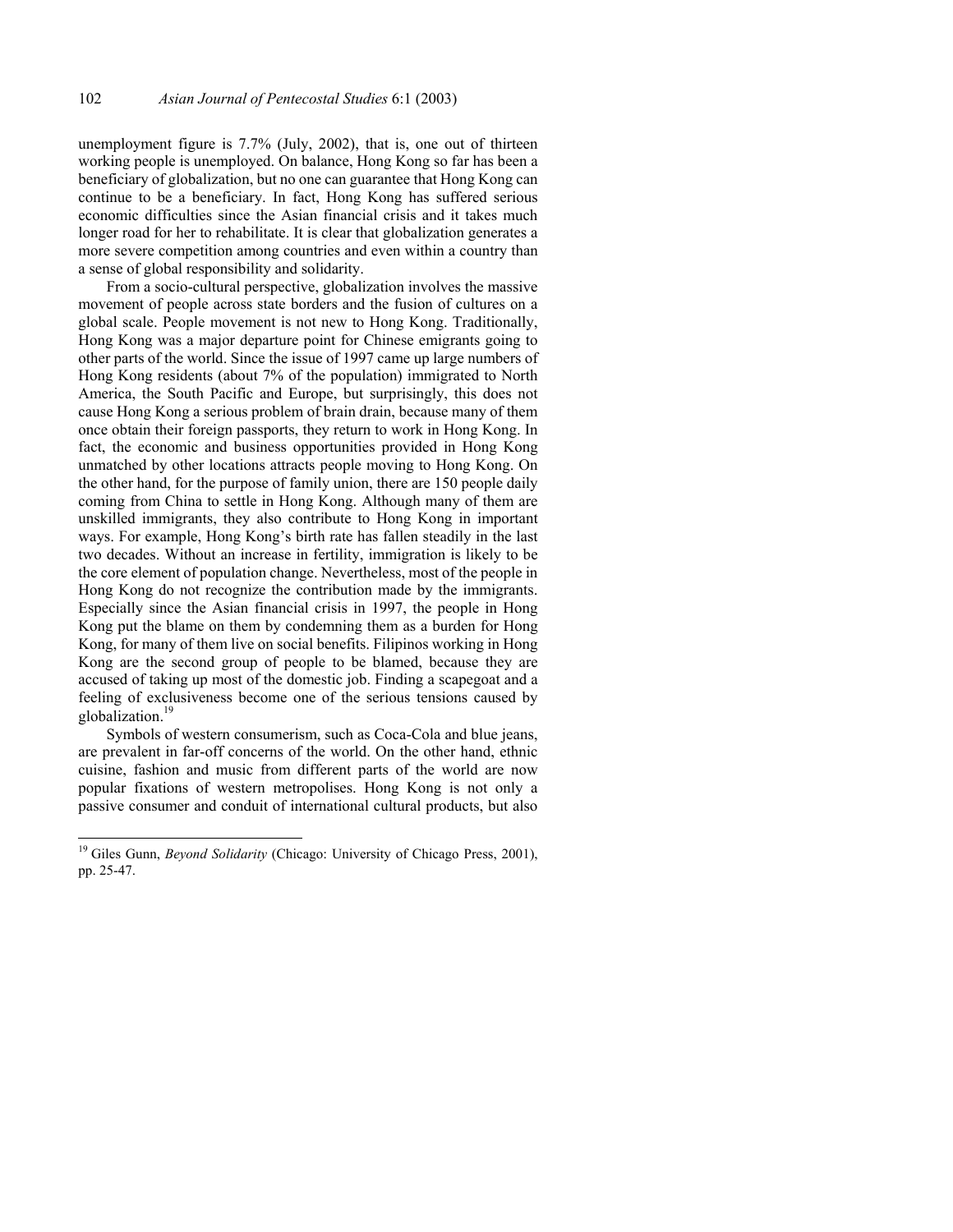becomes a producer and exporter. Hong Kong's cultural products, be they indigenized international products or purely local creations, have become more influential in other places, especially among other ethnic Chinese communities. Direct satellites bring Hong Kong kung-fu movies, soap operas and pop singers to ethnic Chinese homes. The ideologies and values embedded in these products become part of the shared consciousness of Chinese all over the world. Thus, Hong Kong has emerged as a cultural center in the transnational Chinese public. Nevertheless, the success of Hong Kong's cultural products is simply a success of commercialization, because Hong Kong's popular cultures are mainly dominated by a kind of prosperity ideology (success as measured by money and wealth), an apolitical and amoral mentality, and consumerism.20

Finally, from a political perspective, the impact of globalization refers to the tendency for political decisions and actions in one part of the world to generate widespread reactions and consequences elsewhere. The global movement of people, news and images along with the global flow of goods and capital has turned many a local event into international concerns. For instance, labor policies in one place can affect the wage levels of another, and the environmental standard of one country can have ramifications for the quality of air in another. Traditionally, Hong Kong was largely an apolitical territory. "Living on borrowed time in a borrowed place,"<sup>21</sup> many devoted themselves to business activities while showing little interest in politics. Since the Tiananmen Square event in 1989 the people of Hong Kong are more active and participatory in social issues than before. Political globalization has not only changed the political structure of Hong Kong, but also imposed serious constraints on China's policy toward Hong Kong. Beijing probably wishes to impose stricter political control over Hong Kong, as it does elsewhere in China, but its capacity to do so is seriously constrained by the political attention that Hong Kong commands on the global political agenda. For instance, the Hong Kong government intends to follow Beijing's move to condemn Falun Gong, but

<sup>20</sup> See Ng Chun Hung, ed., *Reading Hong Kong Popular Cultures 1970-2000* (in Chinese; Hong Kong: Oxford University Press, 2001).

 $21$  This is the phrase used by Askbar Abbas in his interesting story of Hong Kong's culture, *Hong Kong: Culture and the Politics of Disappearance* (Minneapolis: University of Minnesota Press, 1997), p. 2.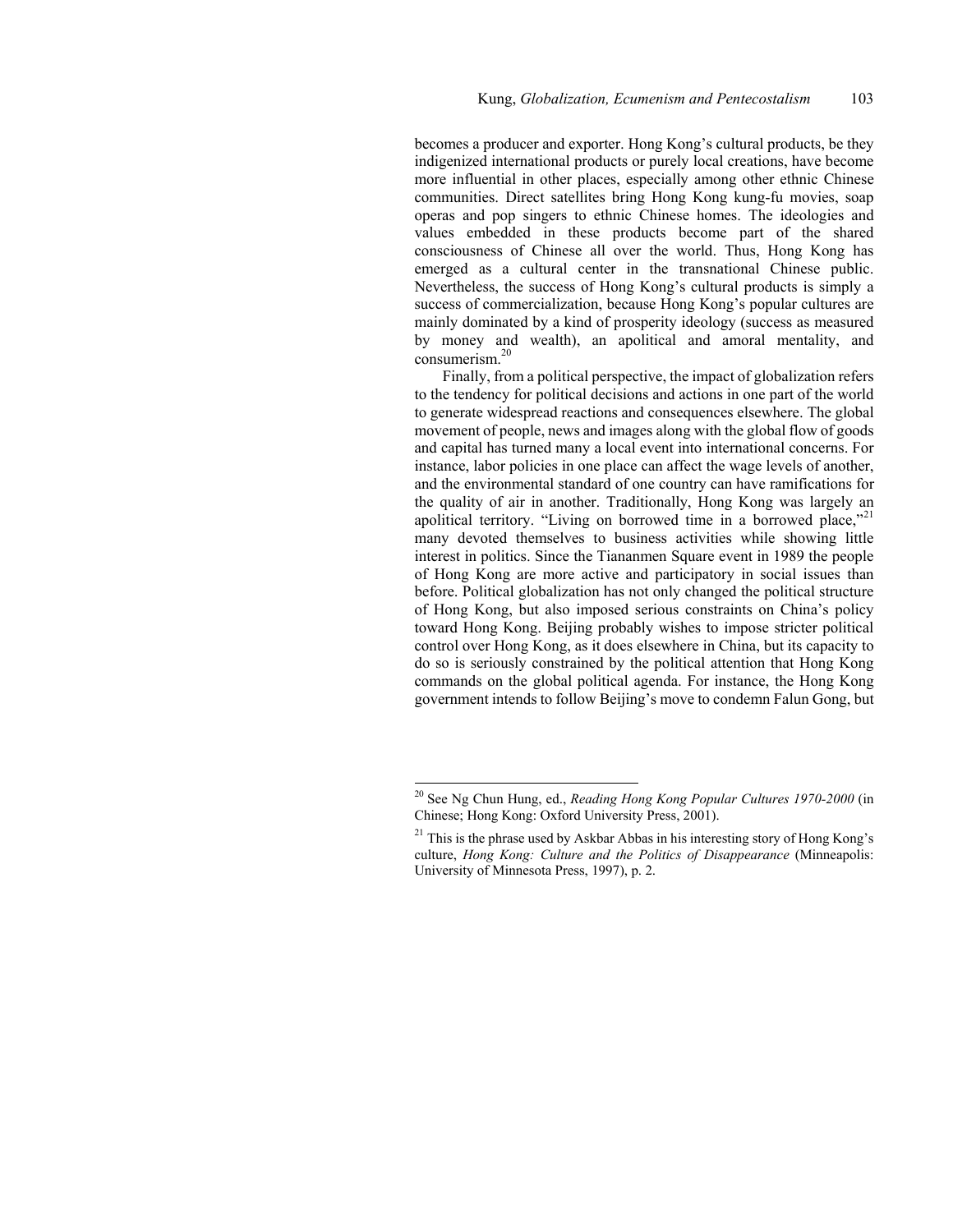the government is hesitant to pass any law to condemn Falun Gong, because the issue of Falun Gong has become an international concern.<sup>22</sup>

We notice from the foregoing analysis that globalization is a long-term historical process that is fraught with contradictions. Hong Kong is a beneficiary of globalization as well as a victim. I think this also applies to many countries. In the following, I would like to highlight one particular issue arising from the experience of Hong Kong in order to reflect what the Christian community can respond, namely, the threatening otherness.

## 2. The Threatening Otherness

If globalization implies a high degree of interconnectedness, the experience of Hong Kong shows that close interconnectedness means high competitiveness. Competitiveness is not necessarily evil, for competitiveness does bring improvement. It is unimaginable that there could be a society without a sense of competitiveness. But under the domination of the market economy, the culture generated by competitiveness seems more threatening than motivating, because competitiveness is not simply about a description of what is going on, but also becomes an ideology in a very business sense. This is successfully reinforced by sports. From the most recent World Cup Soccer (2002) held in Korea and Japan, sport is one of the most successful globalized industries. Ideally, sports bring nations together in contexts supportive of peace and friendship. Although this does occur, the reality is that powerful transnational corporations have joined nation-states as major participants in global politics. Sports have been increasingly used for economic as well as political purposes. Because sports can capture the attention and emotions of millions of people, corporations need symbols of success, excellence and productivity that they can use to create marketing handles for their products and services and to create public goodwill for their policies and practices. This is why corporations have invested so much money into associating their names and logos with athletes, teams and sport facilities. The dominant images and messages are consistent with the interests of the major corporate sponsors, and they tend to promote an ideology infused with capitalist themes of individualism, competition, productivity and consumption. In nations with market economies, sports

 $^{22}$  Lap Yan Kung, "New Religions and Religious Liberty: A Case of Falun Gong," *Fujen Religions Studies* 3 (2001), pp. 187-208 (in Chinese).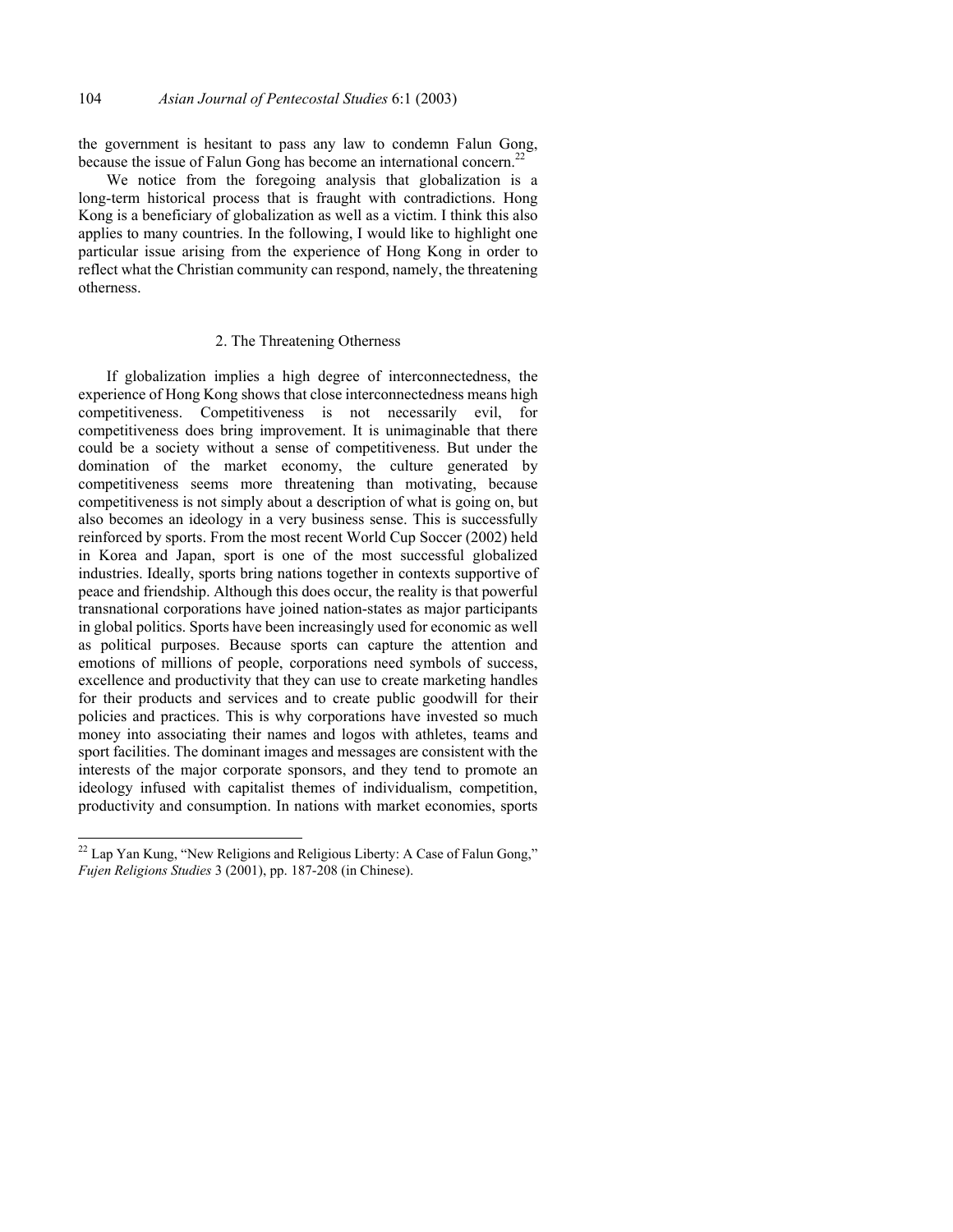are often associated with success and hard work. Instead of reference to collectivism and the common good, there are references to competition and individual achievement. Instead of an emphasis on comradeship, there are stories showing how individuals have reached personal goals and experienced self-fulfillment through sports. In a sense, the vocabulary and stories that accompany sports in market economies tend to emphasize that using competition to achieve personal success and to allocate rewards to people is natural and normal, while alternative approaches to success and allocating rewards are inappropriate.<sup>23</sup>

Under the ideology of the market economy, those who fail in competition would be discarded. When competitiveness is portrayed as a fair game, those who fail are no longer considered as the victims of an unequal game, but rather reflect their inability, and therefore, society has no responsibility to take care of them. Put bluntly, poverty is the result of their incompetency. But all we know that globalization does not guarantee fair competition, for the rich always have a better position. For instance, if technology is the infrastructures of globalization, those who are able to access to this technology are in a better position, and contrariwise, the poor are further marginalized. Although the rich may not be the winners in all competitions, the opportunity for the poor to do so is much less than for the rich. But through the implicit ideological propaganda, our society gradually accepts that survival of the fittest is the norm of relationship. As a result, a more self-centered mentality is nurtured.

Globalization brings our world closer, and this assumes that we can experience the diversity of human culture, but this is not always the reality. In fact, the globalization of culture dominated by economic power makes our world less possible or less tolerant for the existence of diversity. Ironically our world becomes more homogeneous. Local cultures are given up for the way of Sony, McDonalds and Coca-Cola, because they represent the signs of modernization. Despite the fact that some local cultures can be preserved, they probably become commercialized under the development (invasion) of tourism. Take the example of sports again. When sport is associated with economic power, this affects people in relatively poor nations to de-emphasize their traditional games, and to focus their attention on sports that are largely unrelated to their own values and experiences.

Last but not least, globalization brings with it the fragmentation of economy and society.<sup>24</sup> Globalization increases mobility and the way in

<sup>23</sup> Jay Coakley, *Sport in Society* (New York: McGraw-Hill, 2001), pp. 312-49.

<sup>&</sup>lt;sup>24</sup> Martin Albrow, *The Global Age* (Cambridge: Polity, 1996), pp. 64-68.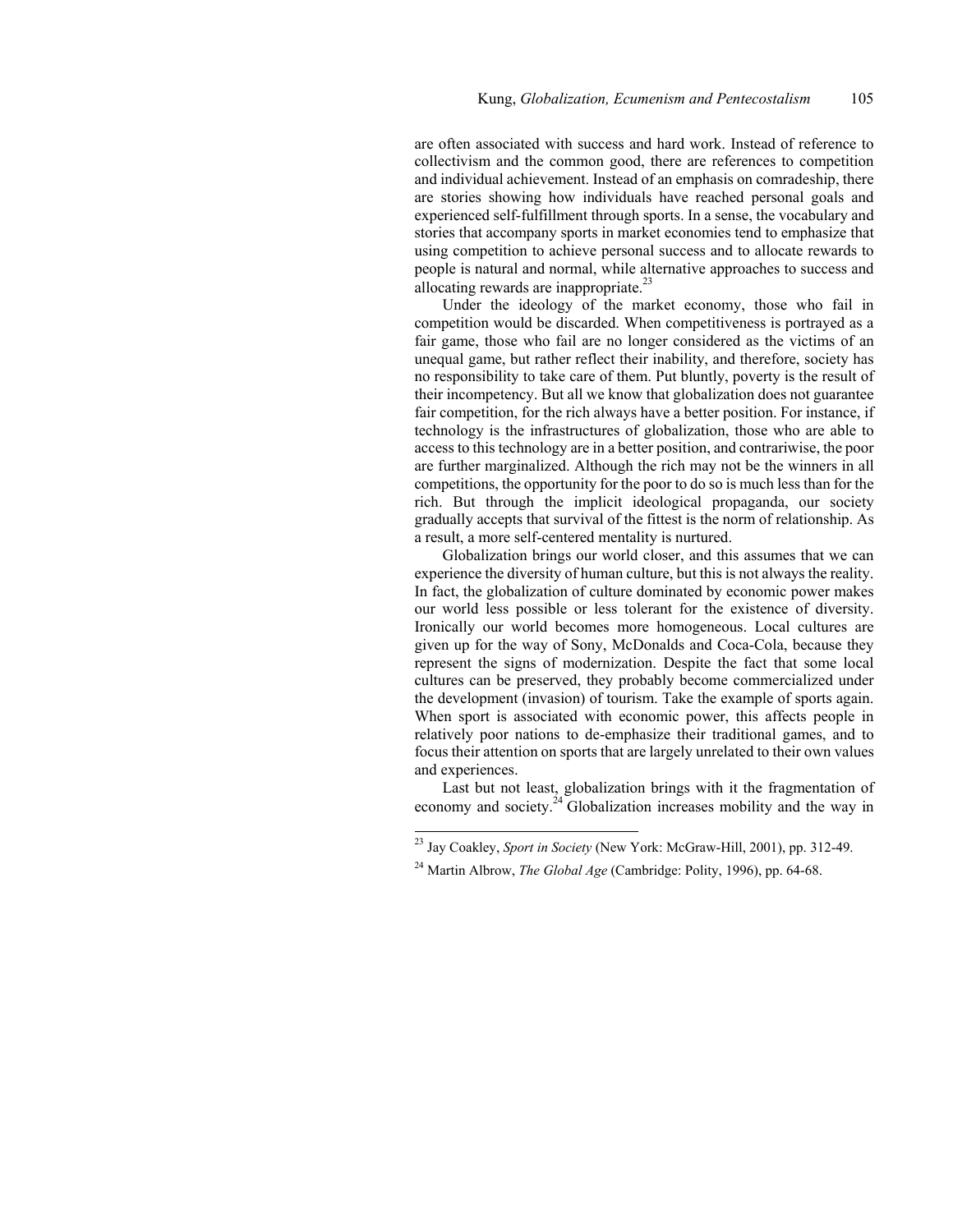which the autonomous subsystems of the social world are becoming independent together with the increasing competition between high cultures that have taken separate courses in history. When mobility has become the norm, the norms and values of the place and society in which one was born and practical knowledge of them lose their significance. The future of the individual is not determined. This change has transformed human social life. The old communal organization of the social world with its warm nest has been replaced by the impersonal, contractual, formal order of society. The direction of culture, which was formerly regulated by tradition, has primarily been taken over by the individual, who has become autonomous. Transitoriness and the contingent have become the constitutive characteristics of our everyday culture. It has lost its organic unity and has become segmented, like a mosaic.<sup>25</sup> A single space which can easily be surveyed has become an enchanted castle with many niches which are unequal because they are incalculable. For a long time politics has been an autonomous sphere of the social system. Soon the economy made itself independent of politics. Multinational concerns have often become more powerful than the states in which they are active. Science and technology have developed their own drives and criteria and forms of development. Research centers, universities and industries are autonomous domains. The media have a cultural power which competes with the educational system. All these and further spheres appeal to their own logic and resist a comprehensive integration. What, then, holds all the independent systems functioning together as a whole in society? What ties together the systems as far as meaning and purpose? And whom should society respond to and judge among all the divergent global claims made by each of its systems? This is what Anthony Giddens calls the "runaway world."26

Finally, although Hong Kong is on the direction to transform itself to be a globalized city, a globalized city, according to Tung Chee-Hwa, is chiefly understood in terms of economic rather than global responsibility. Thus, globalization does not bring us to share responsibility for other parts of the world. Ironically, it leads us to be more self-centered, because our concern is survival.

Globalization does bring us to have a close interconnectedness, but many people, especially the poor, experience that the close interconnectedness is threatening more than positive, because they are

<sup>25</sup> See Alasdair McIntyre, *After Virtue* (Notre Dame: University of Notre Dame, 1984).

<sup>26</sup> See A. Giddens, *Runaway World.*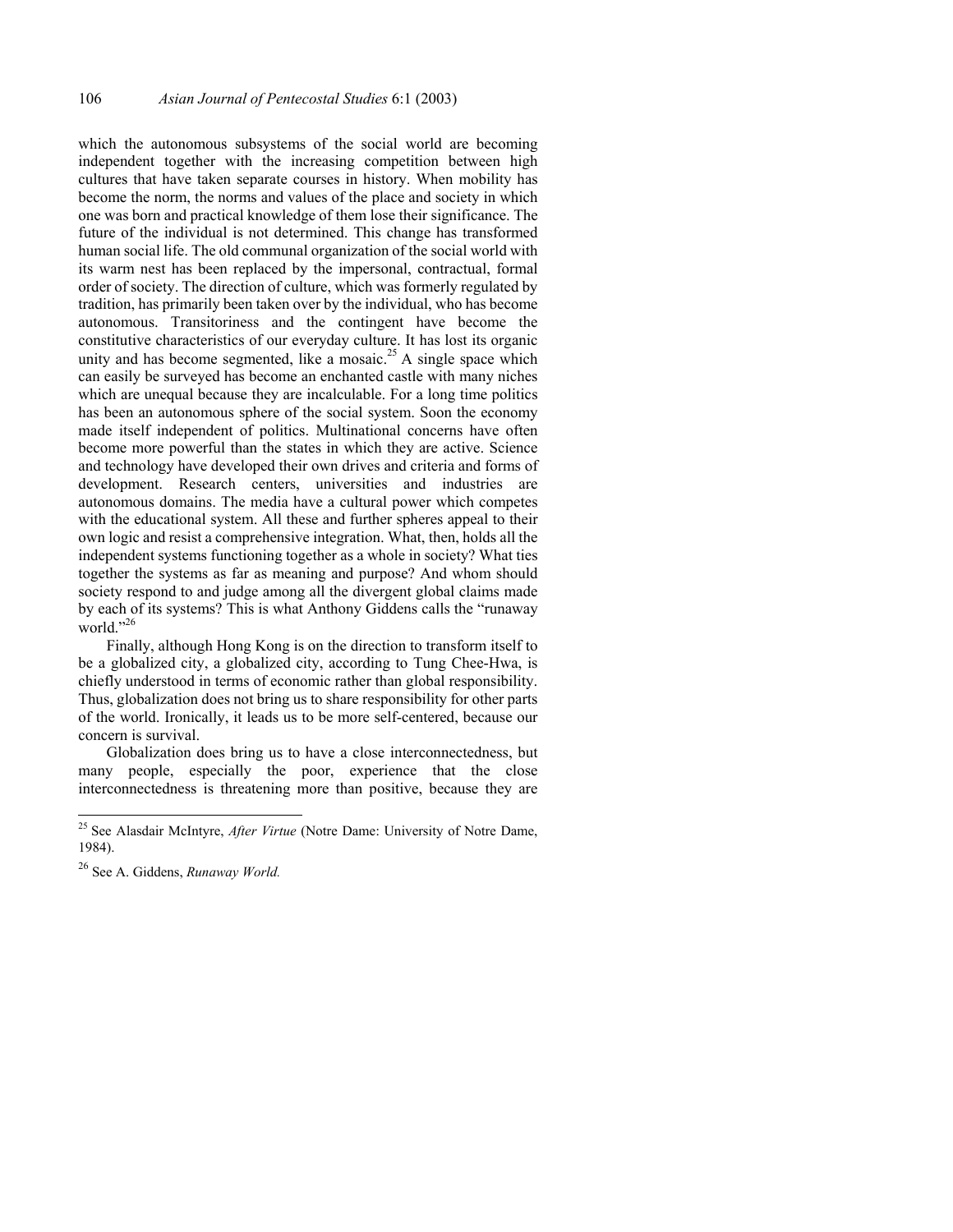forced to follow the so-called globalized (capitalist) way of life. The ambiguity of globalization is its interconnectedness and alienation. The former describes a social reality of relationship, while the latter describes what the nature of this relationship is about. Does this mean that we have to refuse globalization? Perhaps it is not a matter of yes or no, because globalization is unavoidable and unstoppable. Our concern thereby is how to make use of the interconnectedness brought by globalization and formulate it to become a community of friendship rather than a community of aliens. Here, I find Christian experience important.

#### 3. An Alternative Global Movement

As said at the beginning, I consider that the Christian mission is a global movement. This is an ecumenical movement, a movement of friendship. However, I have to admit that the history of Christian mission cannot be separated from western imperialism, although these two are not synonymous.<sup>27</sup> Ye Xiaowen (葉小文), the head of the Religious Bureau of the Chinese government, agrees with this.<sup>28</sup> Ecumenism means communion  $(koinonia)$ ,<sup>29</sup> but this is not restricted to the communion among Christian communities. Otherwise, the church would become a ghetto and betray its identity. Theologically speaking, the church is always a sacrament.30 The symbolic and instrumental value of the communion of the church is to serve the purpose of God to gather the whole of creation under the lordship of Jesus Christ. The church is called as a witness to the saving and liberating purpose of God for all creation (Eph 3:8-11). The communion to which the Lord calls the church is a communion for the benefit of the world, so that the world may believe (John 17:21). The church is called as a priestly people to intercede for the salvation of the whole world (1 Peter 2:9). The church, therefore, is a society in the world which exists for the sake of those who are not members of it. Dietrich

<sup>27</sup> See Stephen Neill, *Colonialism and Christian Mission* (London: Lutterworth, 1966).

<sup>&</sup>lt;sup>28</sup> Ye Xiaowen, "Review The Last One Hundred Years of Religion in China," in *The Future of Religions in the 21<sup>st</sup> Century*, ed. Peter Ng (Hong Kong: Centre for the Study of Religion and Chinese Society, 2001), pp. 27-46 (in Chinese).

<sup>29</sup> See Nicholas Sagovsky, *Ecumenism, Christian Origins and the Practice of Communion* (Cambridge: Cambridge University Press, 2000).

<sup>30</sup> Avery Dulles, *Models of the Church* (Dublin: Gill and Macmillan, 1974), pp. 58-70.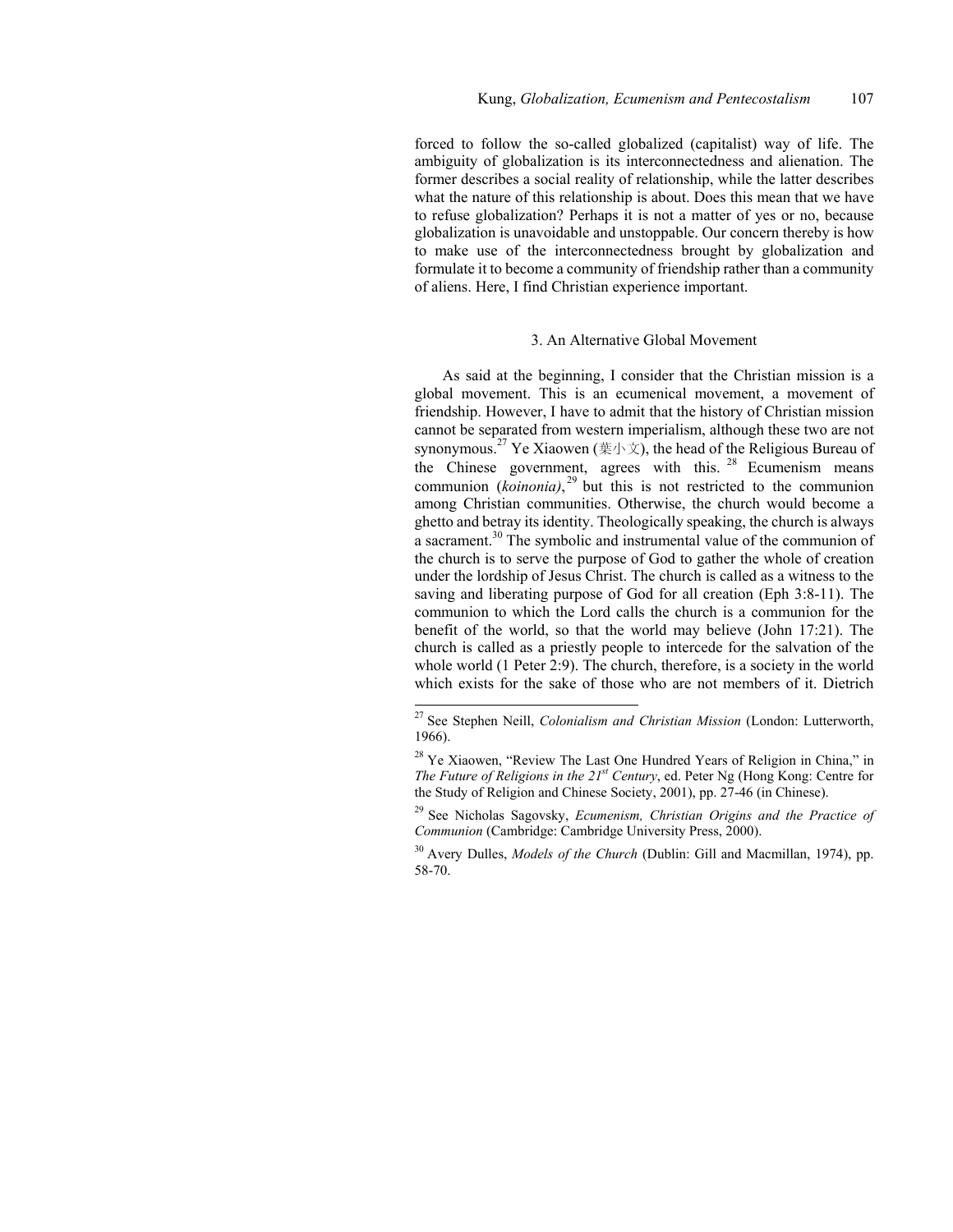Bonhoeffer wrote, "The church is the church only when it exists for others…. The church must share in the secular problems of ordinary life, not dominating, but helping and serving."31 The communion of the church is a parable and a reality anticipating the one humanity. It is an encouragement for every attempt to overcome any of the barriers that divide humanity. Since the church is a sacrament the communion of the church should be visible. Without this visible sign, the church would be fragmented into a multitude of disconnected signs. Moltmann writes, "The visible coming together of visible people in a special place to do something particular stands at the center of the church. Without the actual visible procedure of meeting together there is no church."<sup>32</sup> This is why the unity of the church is so important.

I consider that the communion of the church is based on the experience of reconciliation with God. 2 Corinthians 5:18-19 tells us that the ministry of Jesus Christ is to reconcile humans with God, and the church is called to continue the ministry of reconciliation. Reconciliation is about a change of relationship from hostility to harmony. I call this change friendship. God invites humans to be his friends. Does this mean that God needs friendship? On the one hand, the answer is no, because the Trinitarian God is a relational God, and therefore, God does not need something other than himself (herself) to have an experience of communion. On the other hand, the answer is yes, because the Trinitarian God is a relational God, and therefore, God is open to relationship. The openness of God allows humans (the creation) to share their trinitarian mystical love and relationship. The friendship of God with humans is fully revealed in the life of Jesus Christ. Jesus' friendship with the sinners and tax-collectors of his time breaks down the barriers of the equality principle. That is to say, the friendship of the "wholly other" God which comes to meet us, makes open friendship with people who are "other" not merely possible but also interesting, in a profoundly human sense. More importantly, Jesus' friendship is not simply for his own sake, but for the sake of his friends, and he even died for them (John 15:14-15). It is interesting to note that in John's eyes, Jesus died for his friends rather than for sinners. The latter still has a sense of inequality, but the former completely changes the God-humans relationship.

The friendship that Jesus shows is an acceptance of others in their difference. Other people's difference is not defined against the yardstick

<sup>31</sup> D. Bonhoeffer, *Letters and Papers from Prison* (London: SCM, 1971), pp. 382-83.

<sup>32</sup> J. Moltmann, *The Church in Power of the Spirit* (London: SCM, 1977), p. 334.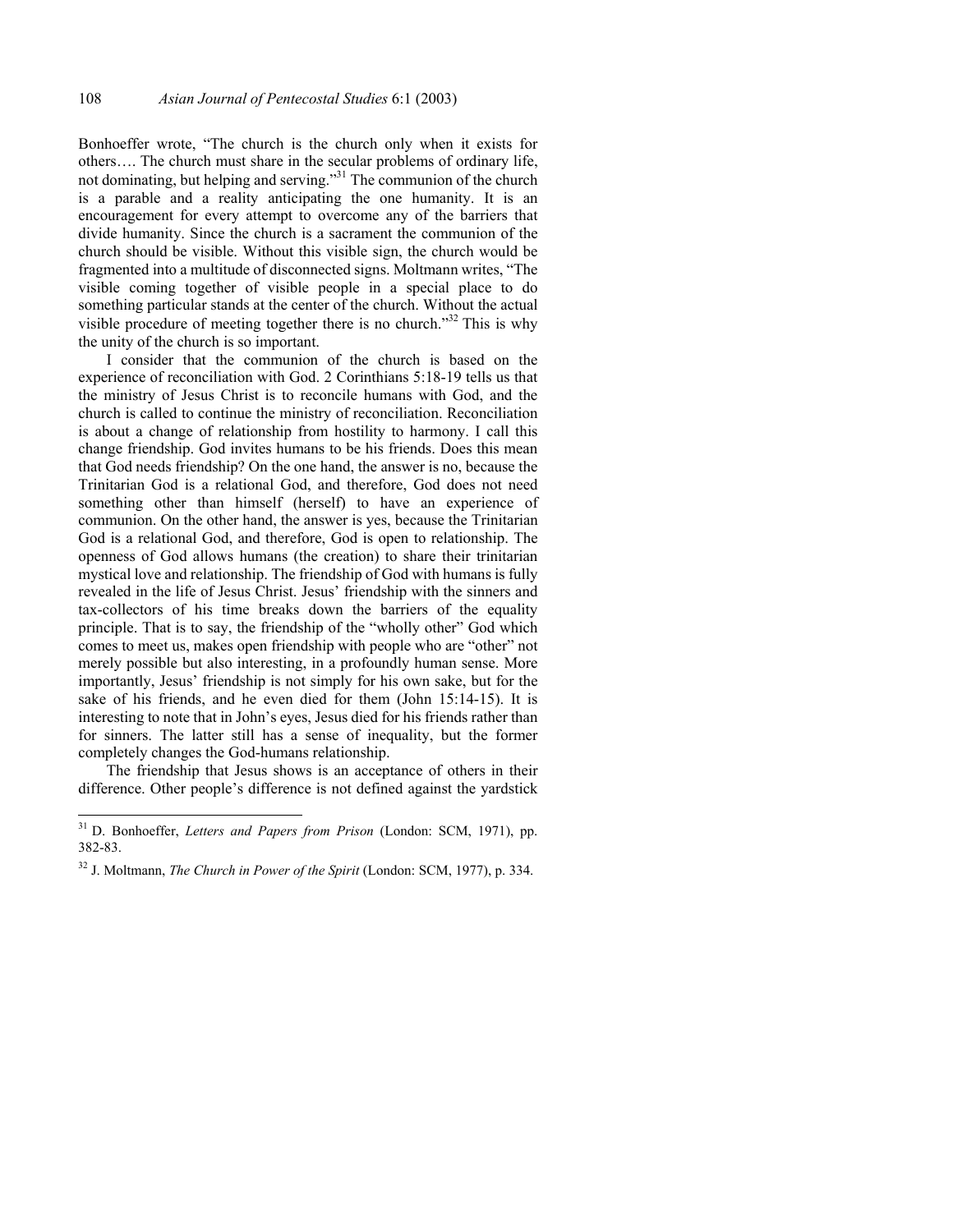of our own identity and our prejudice about people who are not like us. The difference is experienced in the practical encounter which mutually reveals what we are and what the other is. Therefore, friendship is not about identifying who my friends are, but about sharing my friendship with others. This is a friendship characterized by solidarity, inclusiveness and freedom. The community of Christians thereby can interpret itself not only as an assembly of believers, but also as a society of friends. The motive for this is not the moral purpose of changing the world. It is festal joy over the kingdom of God which, with the name of Jesus and in his Spirit, has thrown itself wide open for "the others." This is the nature of the ecumenical movement.

The history of the World Council of Churches (WCC) is a concrete example actualizing the unity of the church.<sup>33</sup> The WCC was created in a merger of two prominent movements: Faith and Order, and Life and Work. The continuing existence of these two currents is often recognized; various agenda items within the movement are ascribed to this or that current. While the doctrinal dialogues are assigned to Faith and Order, social, economic and political issues are understood to be the concerns of Life and Work. Various attempts at overcoming the division have been made. The sixth assembly of the WCC (1983) called for the development of a conciliar process for justice, peace and the integrity of creation. The intention was to bind together the so-called socio-political issues with the ecclesiological ones and thus affect a unity of faith and life. Within this search for conciliarity, the unity of the church is more than about doctrinal clarification, but also should include and be tested by a reference to God's basic attitude towards creation and history. This would help the church to discover in depth the unity already existing and facilitate growth into a wider unity. But this combination is not to promote a belief that "doctrine divides, service unites." Rather the possibility and reality of mutual service have become important instruments in the growth of trust, the display of mutual love and better service to the world. Common witness through proclamation and service reflects the unity that already exists and nourishes the unity the churches seek. At the same time, the churches must be prepared to find themselves in situations where the type of services they feel called to offer creates controversy and even division among them. If the unity of the church is strong enough to generate service to humanity, it must also be strong enough to stand up to disagreements on the type of service to be given and to engender a degree of trust which will allow them to have confidence that the aims they are pursuing are the same. In a world

<sup>33</sup> See *Crisis and Challenge of the Ecumenical Movement* (Geneva: WCC, 1994).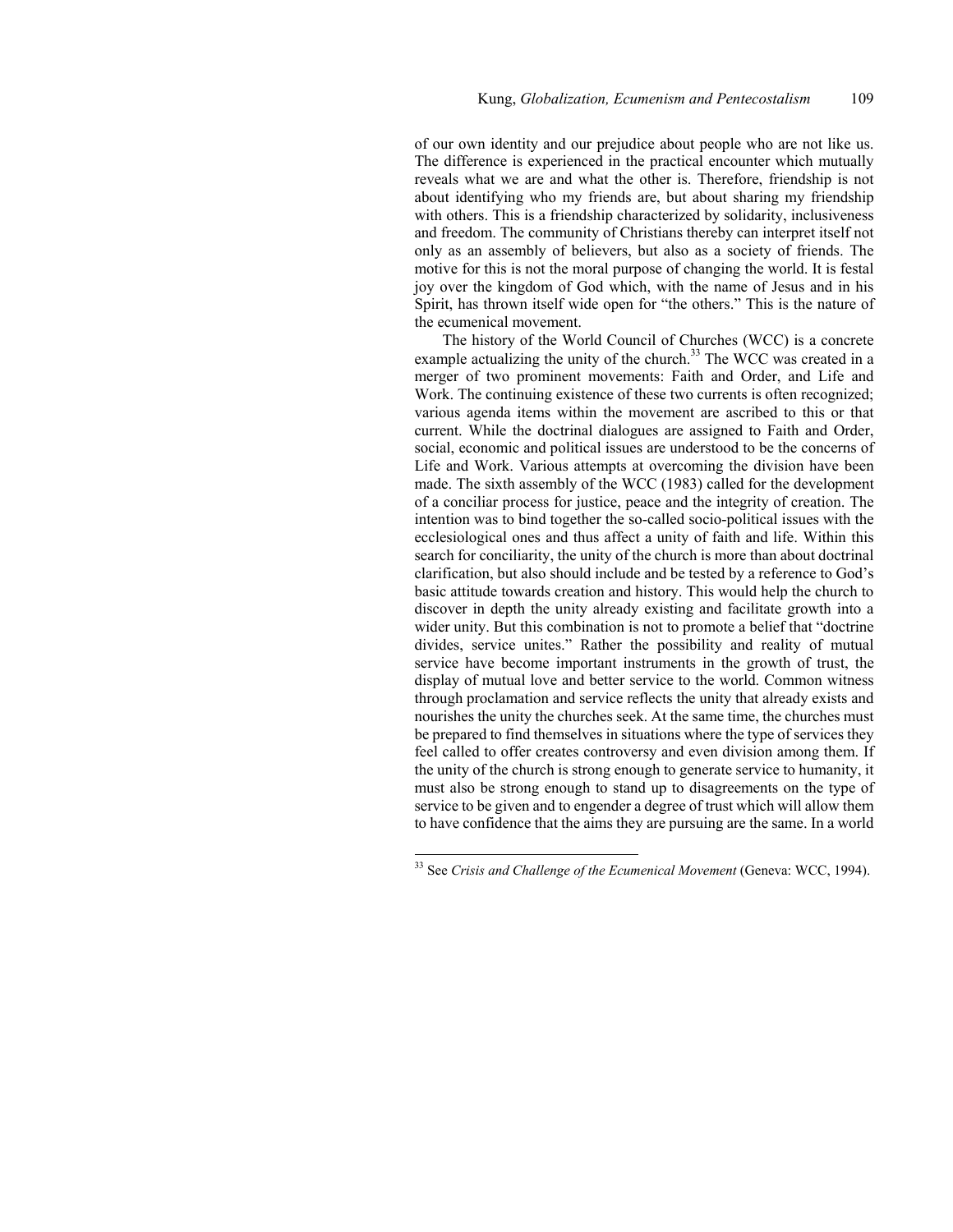in which the reconciling vocation of the church is more necessary than ever, the church cannot offer wise or pious counsel to warring factions in humanity without showing that the church can overcome its own historical divisions and provide a parable of the potential reconciliation of every human conflict.

# 4. A Spirit of Solidarity

When an environment is considered as hostile and threatening, friendship usually comes into existence for mutual protection. In other words, friendship becomes another word for exclusion. For instance, many of the European nations work together to form a regional bloc (that is, the European Economic Community) in order to protect their interests. Something like this also has been taking place between Hong Kong and Guangdong Province to form a Pearl River Delta Economic Zone. This is the friendship that happens in globalization. Nevertheless, such a kind of friendship does not ease our anxiety, but rather we fall into a deeper anxiety, because our relationship is based on mutual-benefit more than trust.

The Christian ecumenical movement is about human solidarity. It is not about an alliance to defend our own interest. Nor is it generated by our self-interest. Rather it is always for the sake of others, and is a way to overcome individualism (regionalism) and human division by bearing with one another. Nevertheless, ecumenism is not something like business expansion. It is to give more than to receive. More importantly, "it is not the church that has a mission of salvation to fulfill in the world; it is the mission of the Son and the Spirit through the Father that includes the church."34 Mission is thereby seen as a movement from God to the world; to participate in mission is to participate in the movement of God's love toward people.

God's mission reveals to us his preferential option for the poor.<sup>35</sup> The image of God is so universal in the Christian scriptures that the cry of the oppressed becomes a technical linguistic term meaning an appeal reaching up to and moving God in unyielding fidelity to humans. When Israel reflects theologically on the origin of evil in the world, the breakup of fellowship that this evil represents is imaged as the cry of the murdered brother's blood reaching up to God (Gen 4:10). In the prophetic tradition it

<sup>34</sup> J. Moltmann, *The Church in the Power of the Spirit*, p. 64.

<sup>35</sup> G. Gutierrez, *A Theology of Liberation* (Maryknoll: Orbis, 1988), pp. xxv-xxvi.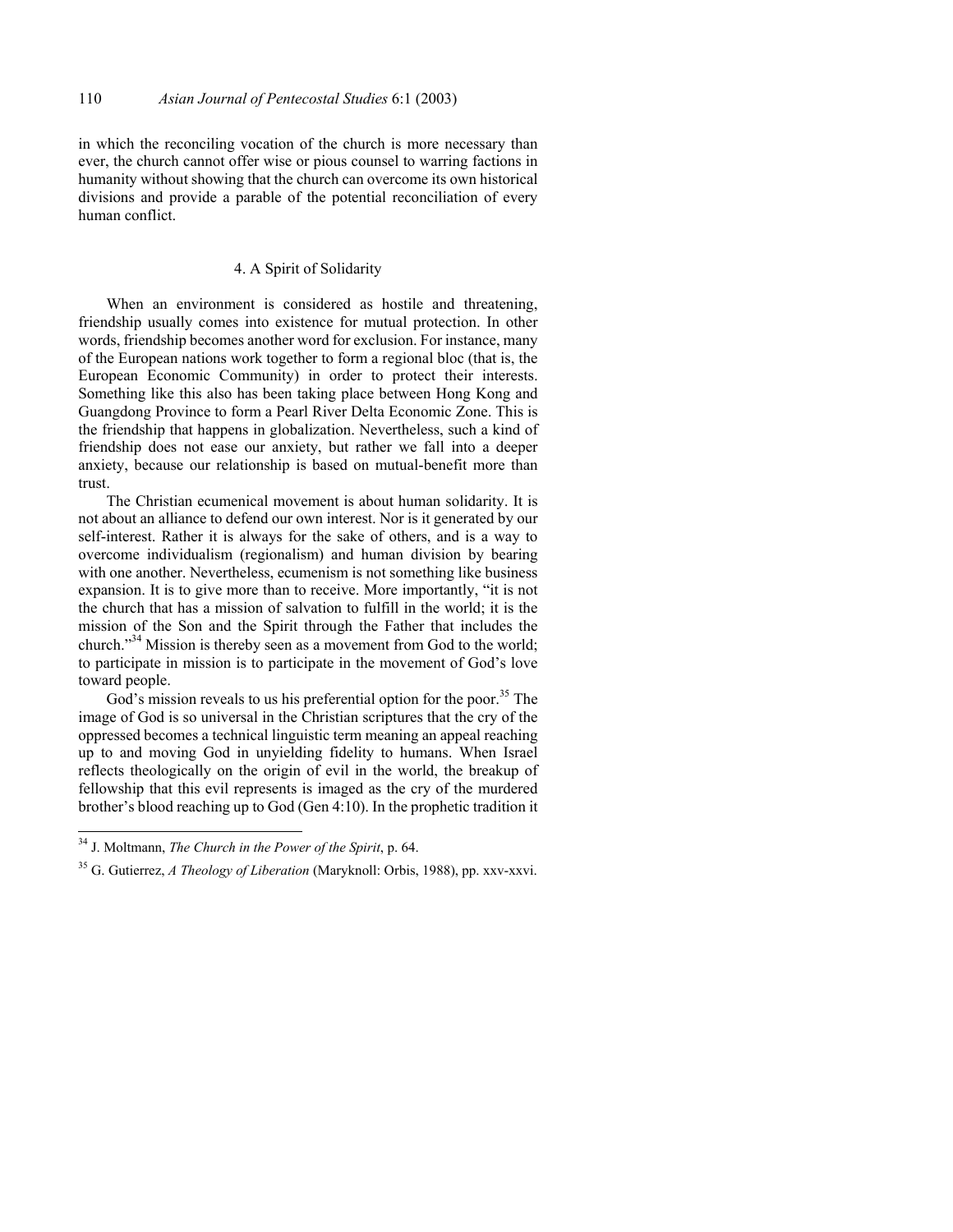is said that God does not hear the prayer of those who have "their hands...full of blood" (Isa 1:17-18). In the Psalms the theme of God who defends the blood spilt when fellowship is broken and the theme of the cry of the oppressed are joined together: "For the avenger of blood has remembered; he has not forgotten the cry of the afflicted" (Ps 9:13). It is these two converging experiences—the experience of the intolerability of oppression and genocidal repression seeking to maintain injustice and the experience of the God of Jesus Christ in the struggle against this death-dealing power.

Besides, it is in the foot washing that the evangelist John perceives the ultimate justification for an attitude of celebrating life in the name of Jesus and his continued presence in history through the Spirit, an attitude that motivates a table fellowship with the poor. Jesus' practice is not simply an act of humility in the sense of modesty, but as the action of the one who is affirming that in the new human community there is no inequality in the sense of stratified ranks. Nor is there any servitude, but only mutual service, a co-responsibility of brothers and sisters, one to another, a friendship linked to the same mission and the same destiny. To express solidarity is to restore the banners of justice and dignity to the resistance of the poor. God's solidarity is characterized by the cross. The cross of Jesus reminds us that there is a distinction between the *Pax Christi* and the *Pax Romana*. The cross of Jesus reveals that the authority of God is then no longer represented directly by those in high positions, the powerful and the rich, but by the outcast Son of Man, who died between two wretches. The rule and the kingdom of God are no longer reflected in political rule and world kingdoms, but in the service of Christ. The consequence for Christian theology is that it must adopt a critical attitude towards political religions in society and in the churches. The political theology of the cross must liberate the state from the political service of idols and must liberate humans from political alienation. It must prepare for the revolution of all values that is involved in the exaltation of the crucified Christ.

Globalization brings us closer than before, but it does not necessarily tighten our relationship. On the contrary, many people are left behind, and they are always the poor. Under the ideology of competitiveness, they are no longer to be seen as the victims. Rather they have to be responsible for their "inability," and as a result, a spirit of indifference is promoted rather than that of solidarity. Christian ecumenism is a movement that is shaped by a spirit of solidarity, because this is the core of the gospel, which is to say, God becomes human. Thus, globalization can be welcome as an instrument for the church to realize human solidarity, because the more we close, the more concrete our prayer is.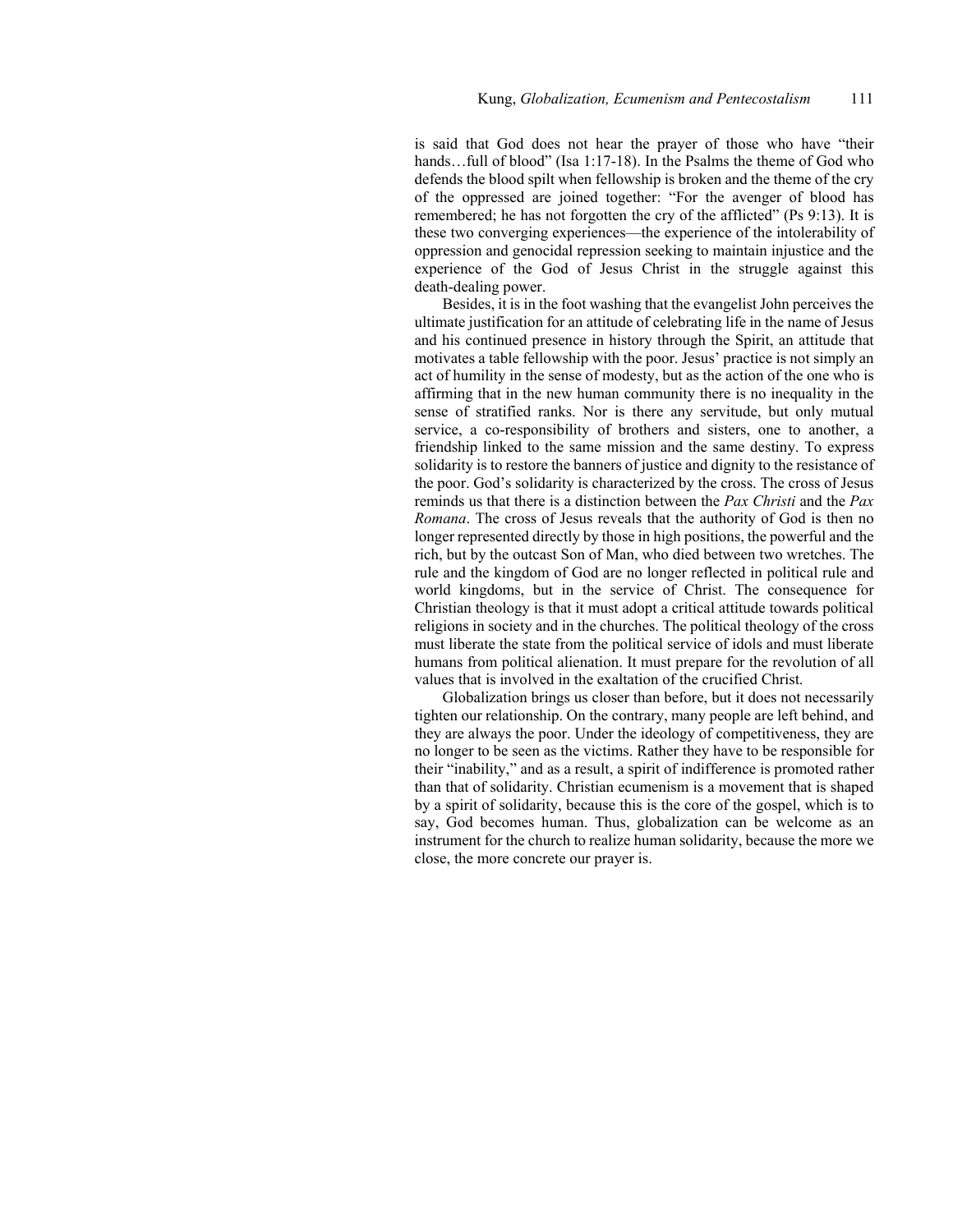#### 5. A New Form of Ecumenism

Globalization is not simply a belief, but is something that has been taking place in our daily life. Therefore, it is not enough just to provide a theoretical-theological reflection on it. Furthermore, if ecumenism is a Christian response to globalization, ecumenism itself has to be a living reality more than a confession.

Apart from the institutionalized ecumenical movement (such as WCC and Christian Conference in Asia), there is a new form of ecumenical movement, namely, the Pentecostal/charismatic movement. Pentecostals proclaim the truly amazing size of the worldwide movement. Beginning in 1901 with only about 40 students in Charles Parham's Bethel Bible School in Topeka, Kansas, and gaining world-wide prominence through William Seymour's Azusa Street Mission after 1906, the growth has been exponential. According to Peter Wagner, "in all of human history, no other non-political, non-militaristic, voluntary human movement has growth as rapidly as the Pentecostal-charismatic movements in the last 25 years."<sup>36</sup> Within less than a century Pentecostals are in the process of outgrowing all other Protestant churches taken together. A growth from 0 to more than 460 million in 1995 (if these statistics are to be believed) is unparalleled in Protestant church history.<sup>37</sup> Barrett projects that according to present trends of figure is likely to rise to 1040 million or 44% of the total number of Christians by 2025.<sup>38</sup> Pentecostals are rightly drawing attention to this extraordinary growth.<sup>39</sup> Besides, the influence of Pentecostalism is not restricted to Pentecostal churches, but rather its influence penetrates into different denominations (including the Roman Catholics). It is really an ecumenical movement (although I have to admit that Pentecostalism also brings schism among churches). Ralph Martin saw the Charismatic renewal as the vehicle for bringing the sacramental and the Evangelical churches together. In Martin's view, the Charismatic movement was the only force that could weld these forces together for a unified Christian

<sup>36</sup> Quote from Vinson Synan, *The Spirit Said "Growth"* (Monrovia, CA: MARC, 1992), p. ii.

<sup>37</sup> See David Barrett, *World Christian Encyclopedia* (Oxford: Oxford University Press, 1982).

<sup>38</sup> D. B. Barrett, "Annual Statistical Table on Global Mission 1997," *International Bulletin of Missionary Research* 21:1 (1997), pp. 24-25.

<sup>39</sup> Lesile Newbigin, *The Household of God* (New York: Friendship, 1954) prophetically saw Christianity moving towards a convergence of three streams, namely, the sacramental, the Evangelical and the Pentecostal.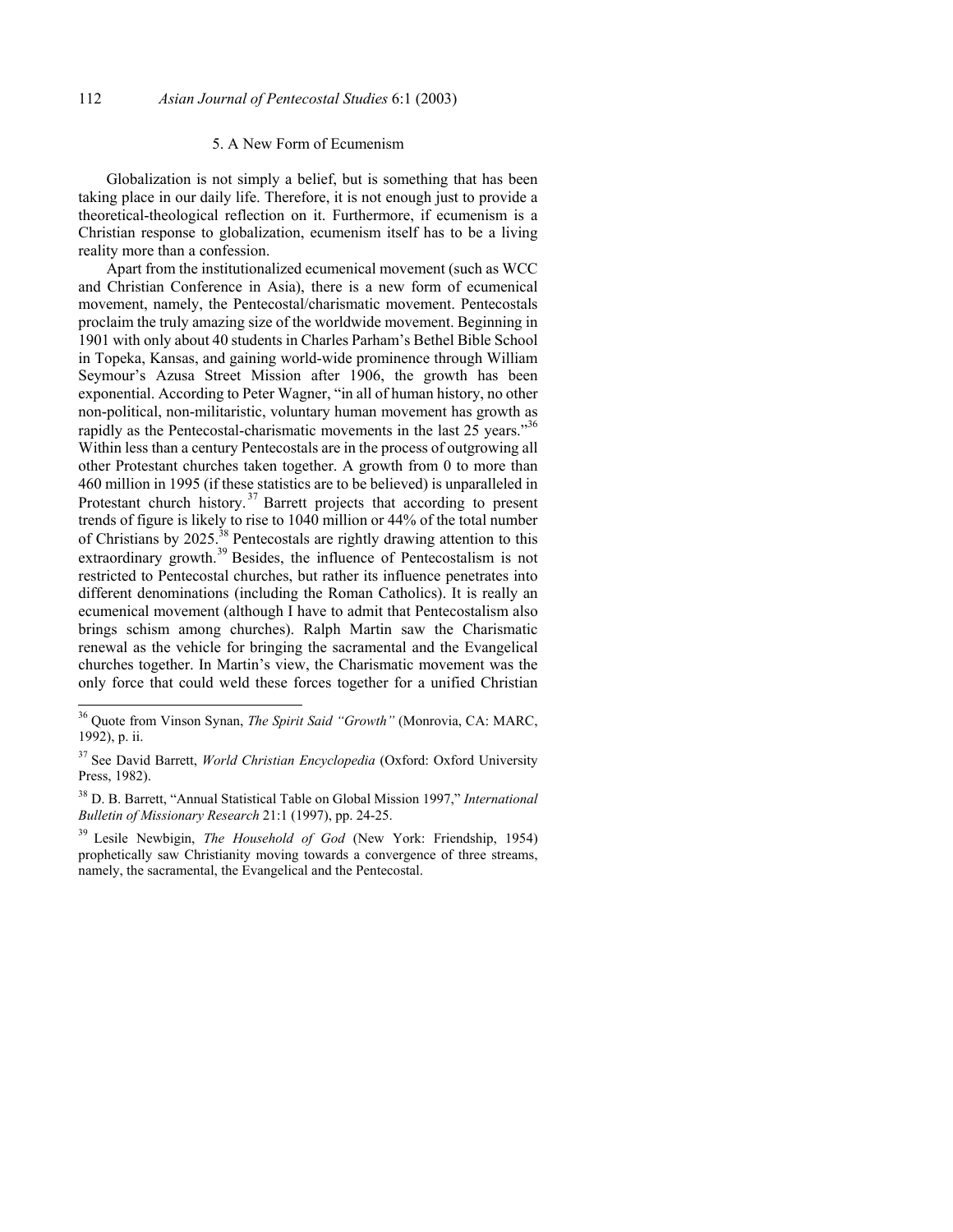witness.<sup>40</sup> Furthermore, people like Harvey  $\text{Cox}^{41}$  and Douglas Petersen<sup>42</sup> highly appraise this movement and positively consider that Pentecostalism would bring a new impetus to Christianity and society. If so, any study of the ecumenical movement should not ignore Pentecostalism.

What contributions does it bring to the ecumenical community? The history of Pentecostalism shows us that it basically is a contextual grass-root movement. It is a religion of the poor, because it is rooted in the black oral history.43 The black oral quality of Pentecostalism consists of the following: orality of liturgy; narrative theology and witness; maximum participation at the levels of reflection, prayer and decision-making and therefore a reconciliatory forms of community; inclusion of dreams and visions into personal and public form of worship that function as a kind of oral icon for the individual and the community; an understanding of the body-mind relationship that is informed by experience of correspondence between body and mind as, for example, in liturgical dance and prayer for the sick. These are the practices that we still can find among Pentecostals although there are various in different churches. The black oral tradition is not simply about an ethnic culture, but rather it symbolizes the outcast, because at that time (the beginning of the twentieth century) the Blacks were discriminated against. Although the white Pentecostal churches of North America do not associate these practices with the history of the Blacks and replace it by the middle-class culture, the Blacks at that time found their identity in Pentecostalism. This is why the Black consciousness and the Pentecostal movement cannot be easily distinguished.44 Thus, the Pentecostal movement is a movement about a struggle of the Blacks to be themselves. The Pentecostal movement is a people's movement, and a voice of the poor.

Besides, the Pentecostal movement is an ecumenical movement. It comes from the Blacks, but not confined to it. The early Pentecostals were hopeful that this revival would bring worldwide Christian unity. Charles

<sup>40</sup> Ralph Martin, *Fire on the Earth* (Ann Arbor: Servant Books, 1975), pp. 30-42.

<sup>41</sup> Harvey Cox, *Fire From Heaven* (New York: Addison-Wesley, 1995).

<sup>42</sup> Douglas Petersen, *Not by Might Nor by Power: A Pentecostal Theology of Social Concern in Latin America* (Oxford: Regnum Books, 1996).

<sup>43</sup> Walter J. Hollenweger, *Pentecostalism* (Peabody: Hendrickson, 1997), pp. 18-19.

<sup>44</sup> See Robert Beckford, "Black Pentecostals and Black Politics," in *Pentecostals after a Century*, eds. Allan H. Anderson and Walter J. Hollenweger (Sheffield: Sheffield Academic Press, 1999), pp. 48-59.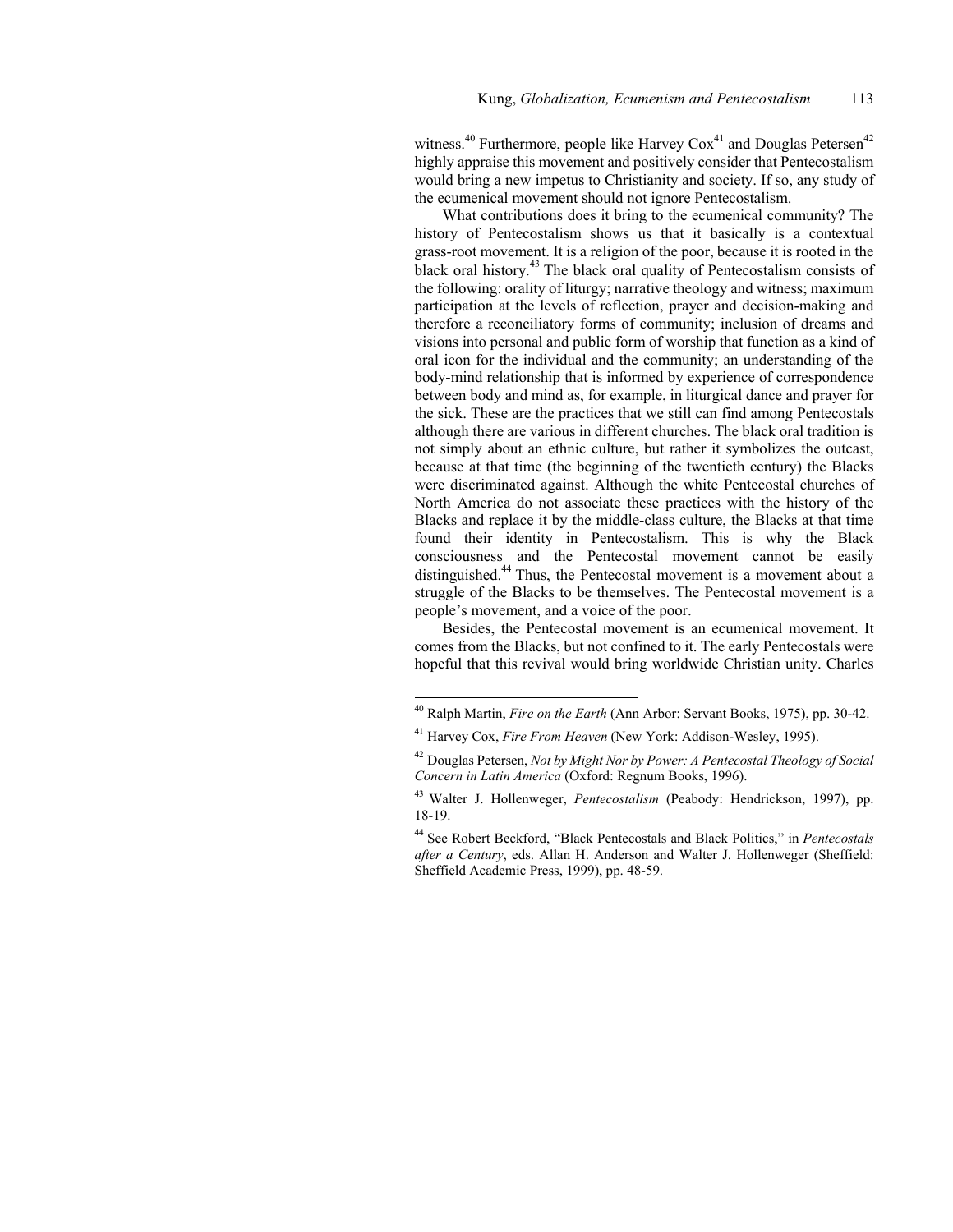Fox Parham, the pioneer of Pentecostalism, was troubled by the confusion of denominationalism. He wrote,

Unity is not to be accomplished by organization or non-organization. Unity by organization has been tried for 1900 years and failed. Unity by non-organization has been tried for several years and resulted in anarchy, or gathered in small cliques with an unwritten creed and regulations which are often fraught with error and fanaticism. We expect to see the time, when baptized by the Holy Ghost into one body, the gloriously redeemed Church without spot or wrinkle, will have the same mind, judgment and speak the same things.<sup>45</sup>

W. F. Carothers who served as the Field Director for Charles F. Parham's Apostolic Faith Movement wrote: The restoration of Pentecost means ultimately the restoration of Christian unity.46 Even the Assemblies of God shared the view that something unique was happening in the Pentecostal movement, yet its founders viewed themselves as standing in full continuity with other Christians. From the event of the Azusa Street, the unity that Pentecostals restored was not simply about Christian unity, but rather broke down human barriers caused by racial prejudice, and created fellowship among them.<sup>47</sup> Vinson Synan writes,

The Azusa Street meeting was conducted on the basis of complete racial equality. Pentecostals point out that just as the first Pentecost recorded in Acts 2:1-11 included "men out of every nation under heaven", the modern "Pentecost" at Los Angeles included people of every racial background. Participants in the meeting reported that "Negroes, whites, Mexican, Italians, Chinese, Russians, Indians," and other ethnic groups mingled without apparent prejudice on account of racial origins. The fact that Cashwell was forced to reform his racial prejudice after arriving at the Asuza Street Mission indicated that the trend in early Pentecostal services was toward racial unity in contrast to the segregationist trends of the times.<sup>48</sup>

<sup>45</sup> Quote from Hollenweger, *Pentecostalism*, p. 348. See Cecil M. Robeck, "Pentecostals and Ecumenism in a Pluralistic World," in *The Globalization of Pentecostalism*, eds. Murray W. Dempster, Byron D. Klaus and Douglas Petersen, (Carlisle: Regnum, 1999), pp. 338-62.

<sup>46</sup> Quote from Hollenweger, *Pentecostalism*, p. 348.

<sup>47</sup> Lap Yan Kung, "Outpouring of the Spirit: A Reflection on Pentecostals' Identity," *Asian Journal of Pentecostal Studies* 4:1 (2001), pp. 3-19.

<sup>48</sup> Vinson Synan, *The Holiness-Pentecostal Tradition* (Grand Rapids: Eerdmans, 1997), pp. 170-71.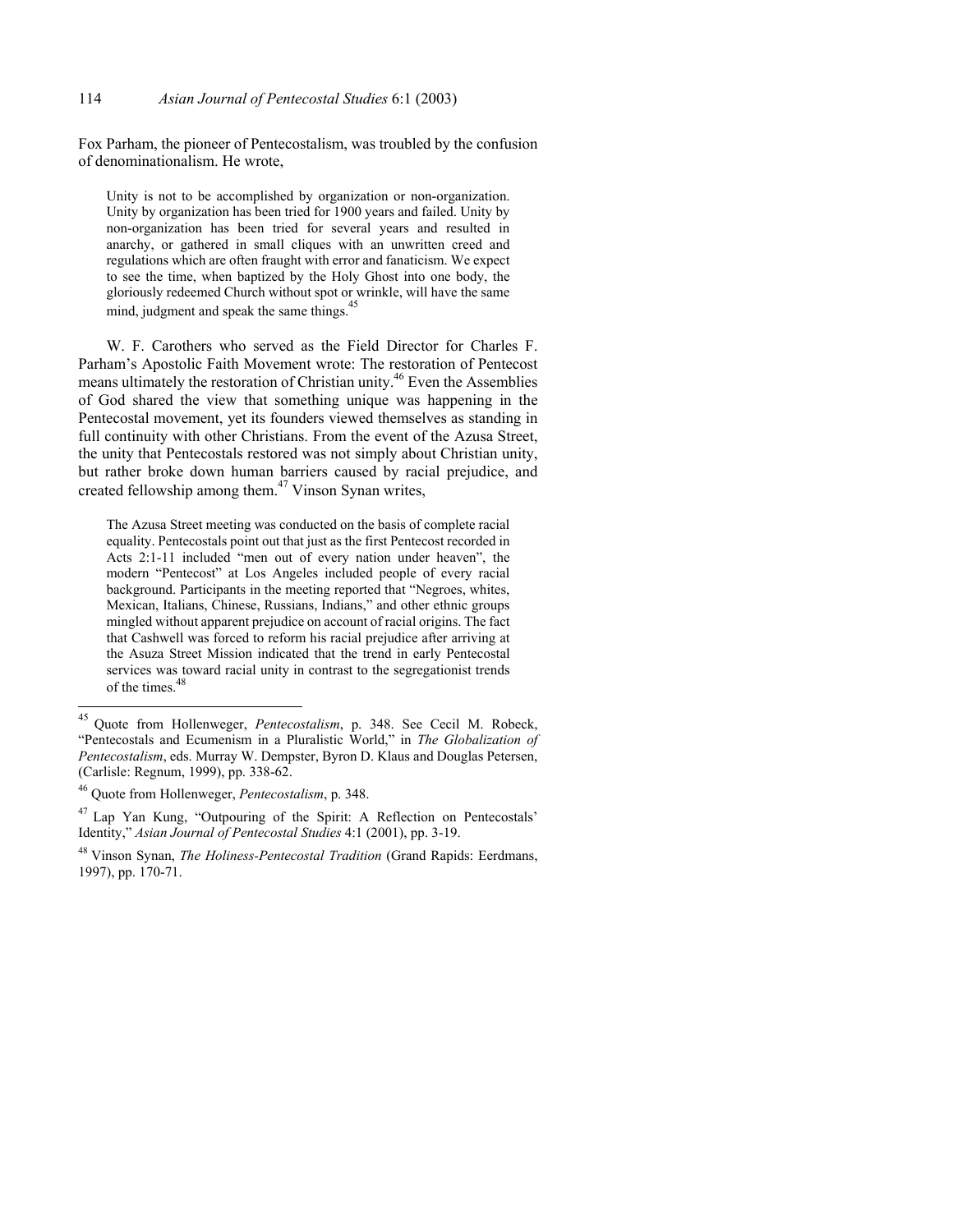This is really the sign of the anticipation of one humanity. Nevertheless, the history of Pentecostalism reveals that it took a rather negative attitude towards ecumenical movement and even condemned it. It is not the purpose here to give the reason to it,  $49$  but in the last ten years, we notice that the Pentecostal churches retrieve their ecumenical tradition. For instance, the formation of the Pentecostal/Charismatic Churches of North America claims that its membership would seek new partnerships "in the Spirit of our Blessed Lord who prayed that we might be one. It goes on to pledge a commitment to "the reconciliation of all Christians regardless of race and gender as we move into the millennium.<sup>50</sup> In fact, a lot of ecumenical dialogues between Pentecostals and other churches, such as, Roman Catholics, World Alliance of Reformed Churches, WCC have taken place in the last decade.

Unlike the traditional ecumenism of that denominational structures and theological systems standing in the way of organizational unity from the top down, the experience of the Pentecostals occurs in local prayers and praise meetings. It emphasizes both the participatory of the laity and the plurality of the structures of the churches.<sup>51</sup> This is due to their belief of charisms. According to St. Paul, charisms are given by the Spirit in Christ, but are never restricted to a particular circle of persons. This is always universal, and no members of the church are without charisms. Therefore, the division into those who serve the community and those who allow themselves to be served is eccleisologically untenable: each person is to serve with his or her specific gifts and each is to be served in his or her needs. Nevertheless, charisms given by the Spirit are not for the sake of individual enhancement. They are always for the sake of building up the church, and therefore, the universal distribution of the charisms implies shared responsibility for the life of the church. At the same time, the emphasis on charisms of Pentecostals allows them to accept the differences among them, because charisms are given by the Spirit. This is why their service allows different ways of expressions coming from the congregations. A kind of unity in diversity and diversity in unity emerges. Nevertheless, this is an ideal or a vision far from reality. In fact, Harold

<sup>49</sup> Robeck, "Pentecostals and Ecumenism in a Pluralistic World," pp. 342-44.

<sup>50 &</sup>quot;Pentecostal Partners: Racial Reconciliation Manifesto," *Pneuma* 17:2 (1995), pp. 218-222 (218).

<sup>&</sup>lt;sup>51</sup> See Harold D. Hunter, "We Are the Church: New Congregationalism," in *Pentecostal Movements as an Ecumenical Challenge*, eds. Jurgen Moltmann and Karl Josef Kuschel, pp. 18-21.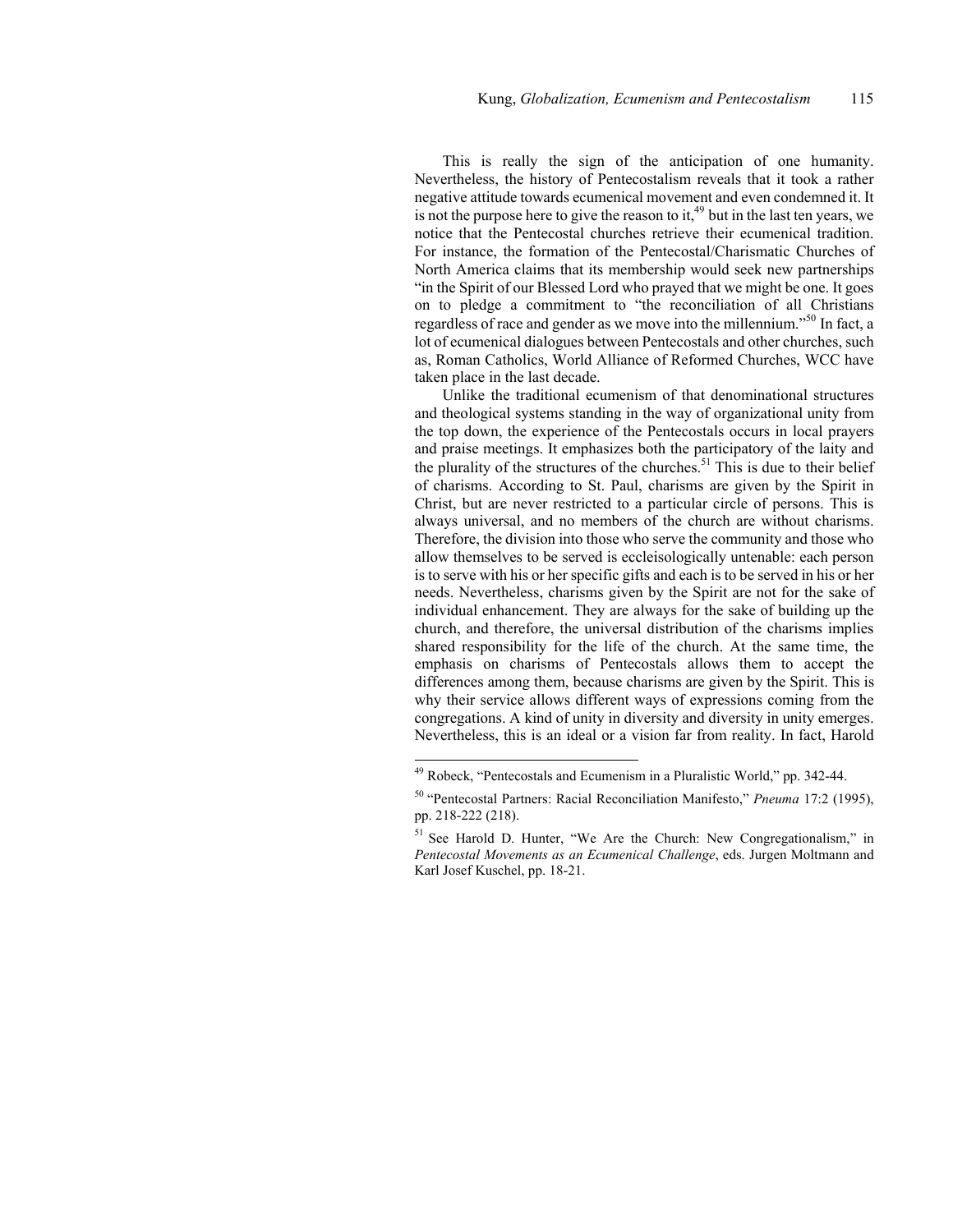Hunter complains about "the rise of bureaucracies and shibboleth monitors" in the Pentecostal churches. Nancy Bedford, who teaches theology in Buenos Aires, made the following observation there about the ethos of some rapidly growing charismatic churches:

It centers on following spiritually gifted *candillos* (largely male) who are both charismatic and authoritarian. Thus the form seems congregational but the ecclesiological substance reverts to the worst kind of priest-centered Catholicism.… It is an example of the gospel adapting to a culture and growing (in some case phenomenally)—but at what price!<sup>52</sup>

Despite it, the Pentecostals still can provide a different ecclesiology that inspires our understanding of ecumenism.

Apart from the deficiencies, what Pentecostal movement shows us is a movement of the poor of that it allows their way of life to be integrated into the Christian faith, a movement of friendship of that it seeks for unity, and a movement of valuing each individual of that it believes God's charism given to each individual. Krister Stendal wrote, "The Spirit as teacher renews the faith of the church and the intellectual quest of humanity; the Spirit as unifier renews the love of the church and the solidarity of humanity; the Spirit as liberator renews the justice of the church and the moral energy of humanity; and the Spirit as vivifier renews the hope of the church and the aspirations of humanity."<sup>53</sup> This is the spirit that our world urgently needs in order that we can see others as companions and friends rather than the threatening aliens.

### 6. Pentecostals in Captivity

If the above analysis is the tradition of Pentecostalism, our concern is to what extent this understanding is still found among the Pentecostals in Hong Kong.54 I do not have a statistical survey on Pentecostalism in Hong Kong, but it does not mean that Pentecostalism among Christianity in

 $52$  Quote from Hunter, "We Are the Church," p. 43.

<sup>53</sup> Krister Stendahl, *Energy of Life* (Geneva: WCC, 1990), pp. 49-50.

<sup>&</sup>lt;sup>54</sup> The following criticism is not only found in Hong Kong, but also in other countries. See Allan H. Anderson and Walter J. Hollenweger, ed., *Pentecostals after a Century* (Sheffield: Sheffield Academic Press, 1999). In this book, cases of Pentecostalism in Britain, South Africa, Chile and South Korea are chosen.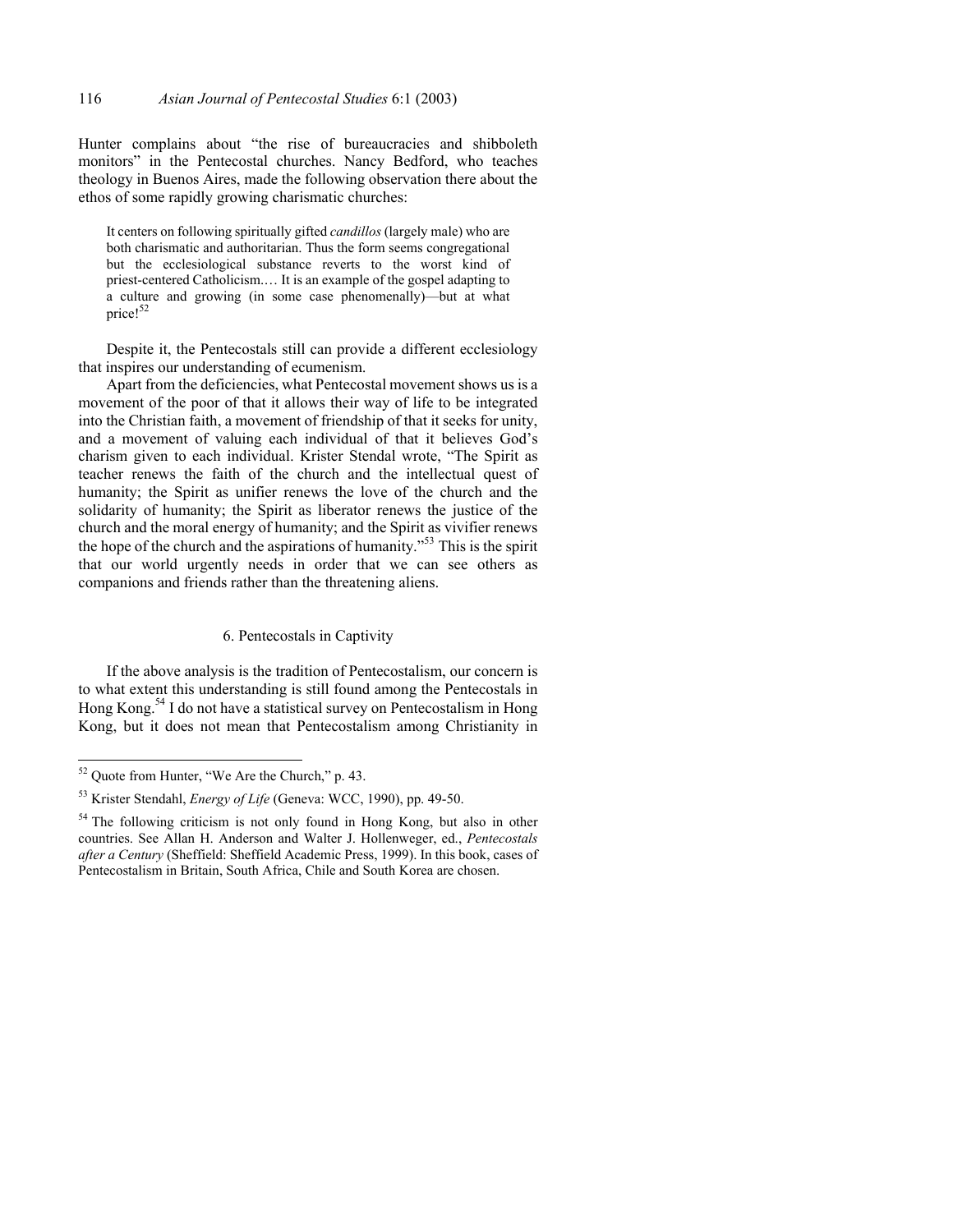Hong Kong is less influential. Many churches in Hong Kong have felt themselves drawn to emulate the charismatic style or simply encountered it as a tendency embraced by many of their own members. Some traditional churches like the Methodists even hold two separate forms of worship service (charismatic worship and traditional worship) in order to satisfy the needs of different groups of their church members.

For the analysis purpose, I identify there are three different charismatic groups in Hong Kong. The first group is the Pentecostal churches associated with the historical Pentecostal tradition. They may be very different in the understanding and practice of Pentecostal teachings, but there is no main difference between them and the Evangelical churches, for they consider saving souls and planting churches the prime mission of the church. They never speak on any social issues, for they believe that spiritual revival is the answer to the fallen world. The second group is the Evangelical churches with charismatic practice, such as healing. Because of the fact that the theology of these churches does not take social transformation as an integral part of mission, they pay no attention to the history of Pentecostalism but selectively borrow (copy) some practice of Pentecostalism that they find useful. Their main concern is how to make the church more appealing to their members instead of how the church can serve society better. Besides, due to the difference between Pentecostal and Evangelical theology, it often leads to controversy among them, and even schism.<sup>55</sup> Finally, there are charismatic groups who identify themselves with "the third wave" more than the historical Pentecostal tradition. They have a strong zeal for mission. Although they never consider that striving for social justice is the mission of the church, they really work among with the poor and marginalized. For instance, St. Stephen Society mainly takes care of the drug addicts and the homeless; JiFu mainly takes care of the new immigrants; Light of the Temple Street mainly takes care of the despised. Some may criticize that these are all charity works and far from social justice but no one can deny the importance of these works. Nevertheless, my concern is what happens to most of the historical Pentecostal churches. When Pentecostalism becomes very influential in Christianity, according to Barrett and Newbigin, what contribution it can make to the churches and society in general? I am convinced that if Pentecostalism is faithful to its tradition

<sup>&</sup>lt;sup>55</sup> For instance, one congregation of the Evangel Free Church (Hong Kong) breaks away from its denomination. In fact, the pastor of this congregation is asked to leave the Evangel Free Church, for he introduces charismatic elements into the congregation.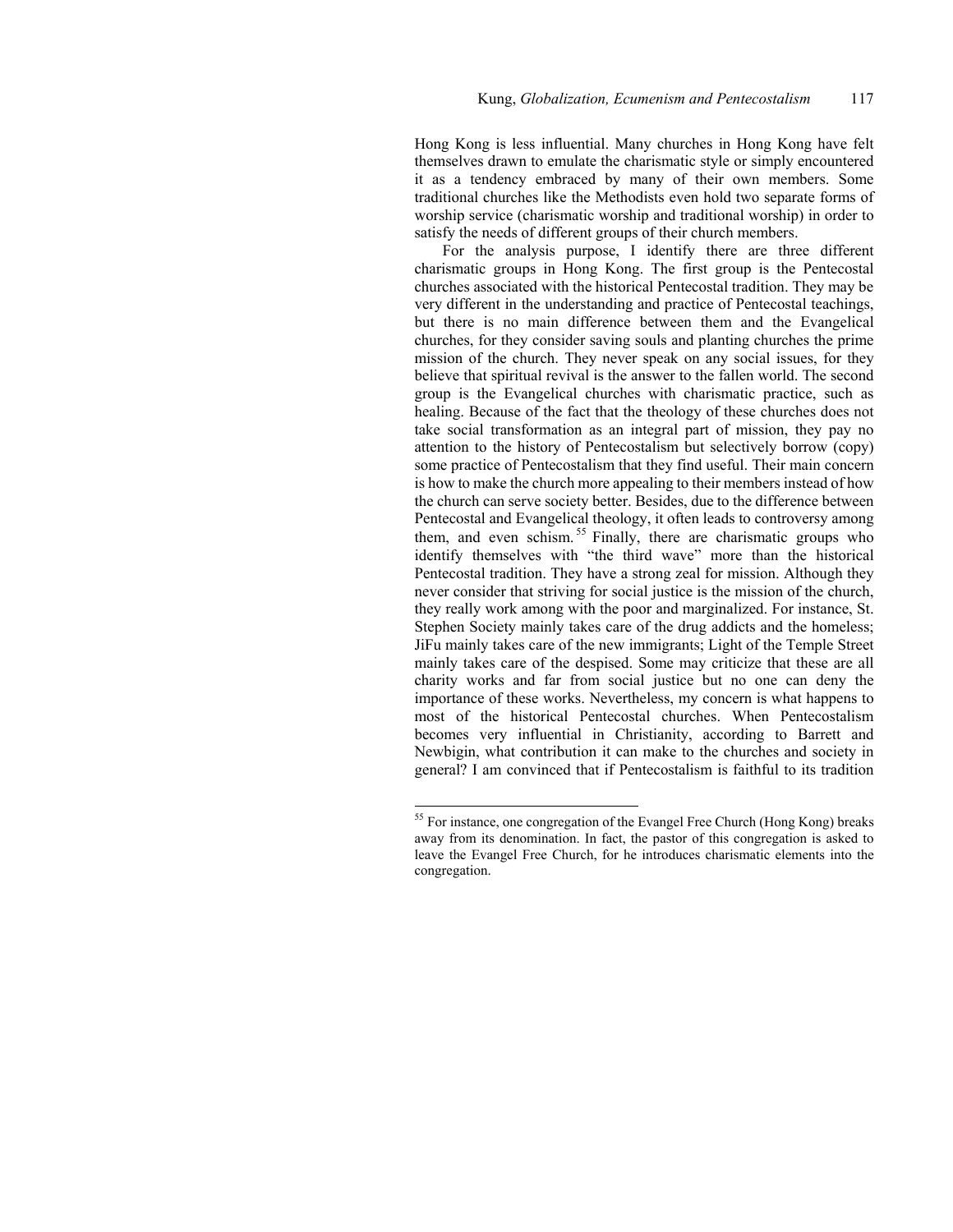and belief, it can create an alternative to the global-capitalistic system. Before that, the Pentecostals in Hong Kong have to repent in four areas.

Firstly, the Pentecostals in Hong Kong are inclined towards a kind of religious (denominational) chauvinism, and lose the Pentecostals' ecumenical spirit. Religious (denominational) chauvinism is a projection of a particular religious (denomination) identity with the claim to be the universal. Here religions vie with each other to catch the global religious market and sell their spiritual goods as the best, and even the only one. What appears to be a global outreach hides a power-agenda that is behind such aspirations as to see the whole world as its own faith. The process of globalization has added fuel and supplied the instrumentalities for the competing of religions, and indeed for religious (denominational) conflicts. What is worse is that religious (denomination) chauvinism does not allow any room for self-criticism, incapacitates it to revise its own traditional image of the other religious groups. In this way, the insider/outsider polarity gets theologically, culturally and politically rooted at the expense of genuine universality. The attitude is that of self-righteousness and exclusion. Religious nationalism is but a political expression of an ideologically oriented religious chauvinism. Much like the process of globalization which progresses by continuously excluding more and more people, so too religious (denomination) chauvinism excludes all those who do not belong to it. It could assume different forms and expressions, from a theological re-assertion of "without the baptism in the Spirit no salvation" to political and cultural exclusion of Christians and Muslims as aliens and as not belonging to the Indian nation because they are not Hindus.

Secondly, church growth becomes the ideology of Pentecostalism in Hong Kong, and the Pentecostal churches become more inward looking and self-centered. In order to recruit more members, the Pentecostals accommodate themselves to fit the needs of society. An example of this is the Yoido Full Gospel Church, which becomes the model for Pentecostals. Dr. Paul Yonggi Cho's philosophy of ministry is "find need and meet need." For him, the important question is how the Korean church can meet what the majority of Korean people need. Why do the Korean working class and particularly the women go to the shaman? Because they need health, wealth and success in their life ventures. Cho's preaching meets those needs exactly: "Anything is possible if you have faith." He often claims that the Christian faith is positive thinking and that Jesus Christ is a positive thinker.56 Consequently, the gospel loses its transforming power,

<sup>56</sup> See Yoo Boo-Woong, *Korean Pentecostalism* (Frankfurt: Peter Lang, 1988), pp. 115-136.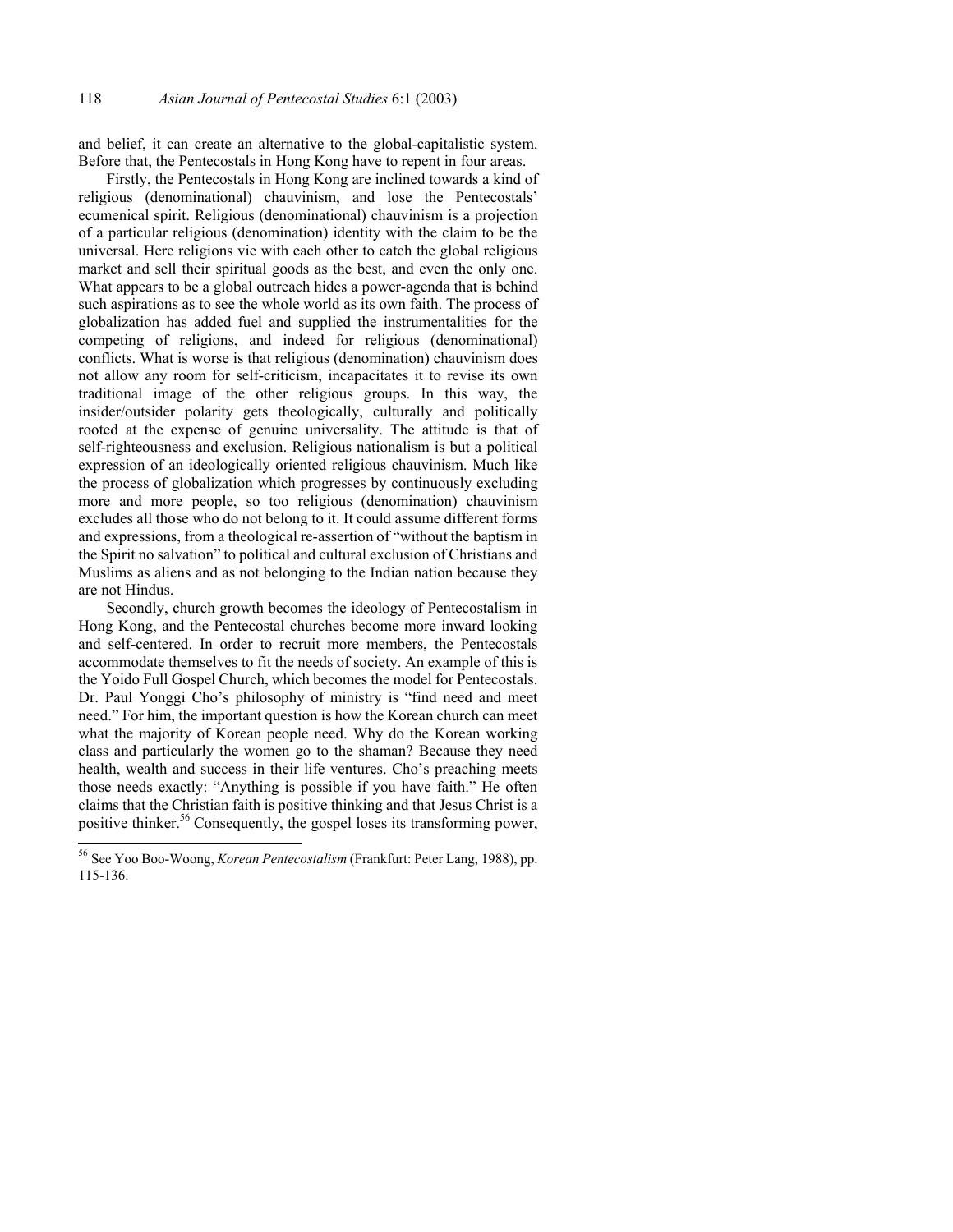but becomes a consumer product. When church growth becomes a significant sign of God's blessing, there is no place for statistics on how many souls die without Christ every minute if they do not take into account how many of those who die because of hunger and violence. With the ideology of church growth, the gospel is truncated in order to make it easy for everyone to become Christian. Church growth can be a way out for the churches to go on sinning under a respectable name, but not all that grows is the church. Cancer grows too.

Thirdly, Pentecostalism in Hong Kong is inclined towards a kind of prosperity theology. When our society has become preoccupied with material prosperity and obsessed with concern for health, Pentecostals become a captive to this life. The good life of TV commercials defined by possession- a well-furnished house, late-model car, high-tech imports gives rise to prosperity theology. Prosperity theology is fundamentally anthropocentric and is a product of the highly individualistic and self-centered culture of late twentieth century western capitalism. Besides, in the midst of social change and disruption, the one thing left that we think we can control is our bodies. Having lost faith in traditional communities and institutions, they took within themselves for answers. This narcissism signifies not so much self-assertion as a loss of selfhood.

Finally, signs and wonders, especially healing, become the phenomena of Pentecostalism in Hong Kong. These phenomena are considered as the presence of the power of the Spirit. Different "healing assemblies" are held in Hong Kong. W. MacDonald describes the healing evangelists as follows:

Single women, especially widows, are the preferred diet of this species of religious wolf. The evangelist weeps and melts the heart of the women. He declares that the Kingdom of God is about to collapse and his own stronghold is in danger unless substantial financial resources are sent to him immediately. But Paul never collects money to build up organization.… The greatest threat to the Pentecostal/Charismatic movement in the last two decades of this century will be the rise and fall of personal kingdoms, because when they fall, as inevitably they must, the faith of those who do not have their eyes on Jesus, will fall.<sup>57</sup>

They see the world as a cosmic and moral duality. Everything is either divine or demonic. They emphasize the conflict between God and the evil, but the tendency of many, including John Wimber's *Power Evangelism*, is

<sup>57</sup> W. MacDonald, "The Cross Versus Personal Kingdom," *Pneuma* 3 (1982), pp. 26-37 (35).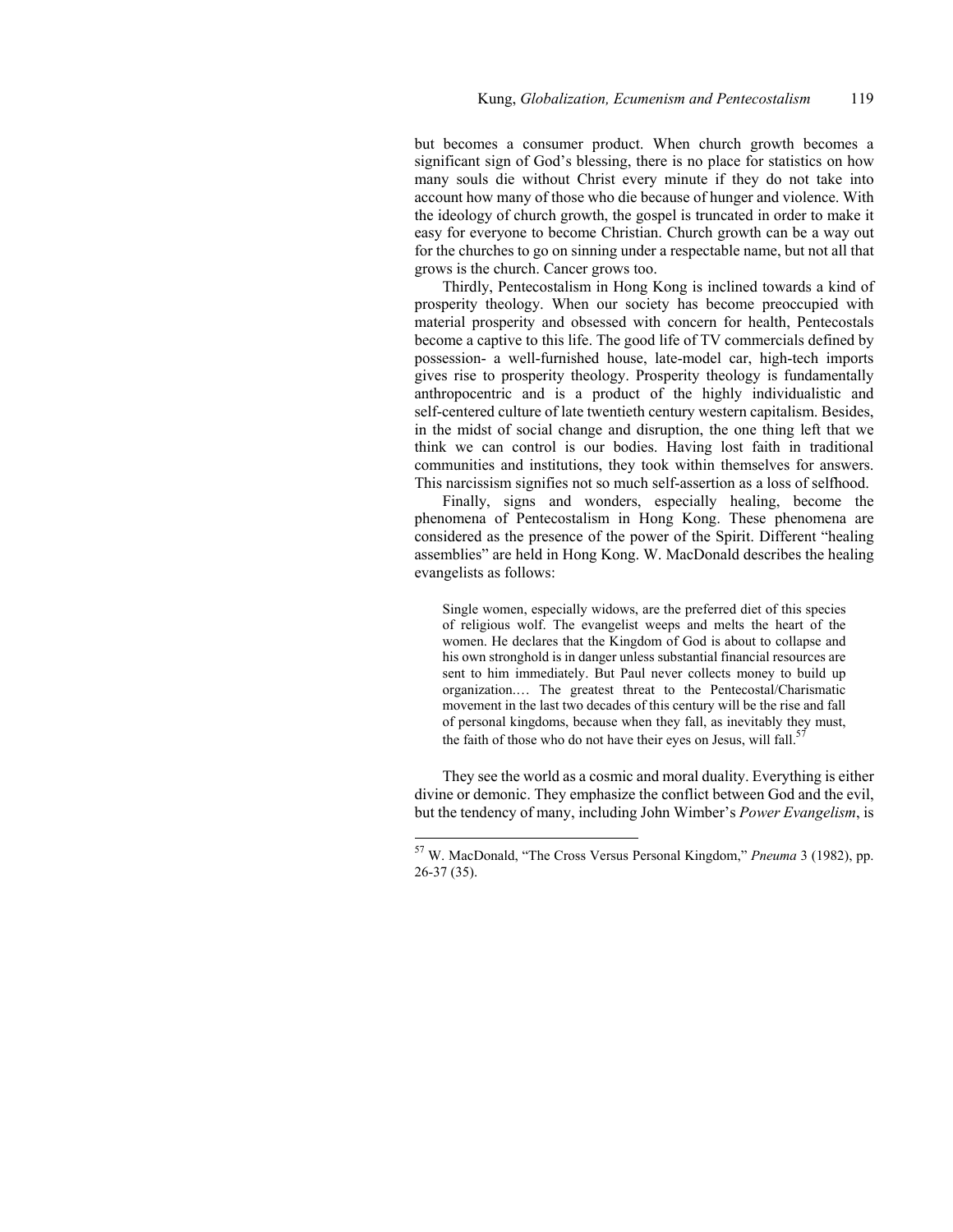to see this struggle against demonic powers as too other-worldly and not to see that spiritual warfare must correspond to the geography of evil—this sinful and evil structures of society. They must see that the texture of social living makes no easy distinctions between the personal and social.<sup>58</sup>

Pentecostalism, according to my thesis, is a powerful movement of the poor, of unity and valuing each individual, and as such is pregnant with potential for the transformation of society. It can generate a new culture in an era of globalization, that is, human solidarity. However, if it does not re-traditionalize its tradition, it would easily become institutionalized, withdraw from social struggles with the people and turn to become a ghetto or a middle class's prosperity gospel. For this conformity with the schemata of this (capitalist) world, the price is the sacrifice of the poor: the tears of the poor who are discarded by society. The price is the millions of starving people whose own subsistence economies have been destroyed in the interests of a so-called free-market, because it does not fit the schemata of this world, the schemes of the *koinonia* of the elites.

# 7. Ecumenism at the Crossroads

Roland Robertson, a sociologist, draws upon globalization theory to describe a series of processes by "which the world becomes a single place, both with respect to recognition of a very high degree of interdependence between spheres and locales of social activity across the entire globe and the growth of consciousness pertaining to the globe as such."<sup>59</sup> But he sees it,

There is an emerging problem of the definition of the global human situation. The increasing sense of shared fate in the modern world rests, primarily, upon material aspects of rapidly increasing global interdependence and conflicts associated with the distribution of material and political power. On the other hand, notwithstanding recent developments relevant to the embryonic crystallization across national boundaries of modes of discourse concerning, in the broadest sense, the meaning of the modern global human circumstance, global

<sup>58</sup> Eldin Villafane, *The Liberating Spirit* (Grand Rapids: Eerdmans, 1993), p. 201.

<sup>59</sup> R. Robertson, "The Sacred and the World System," in *The Sacred in a Secular Age*, ed. Phillip Hammond (Berkeley: University of California Press, 1985), p. 19.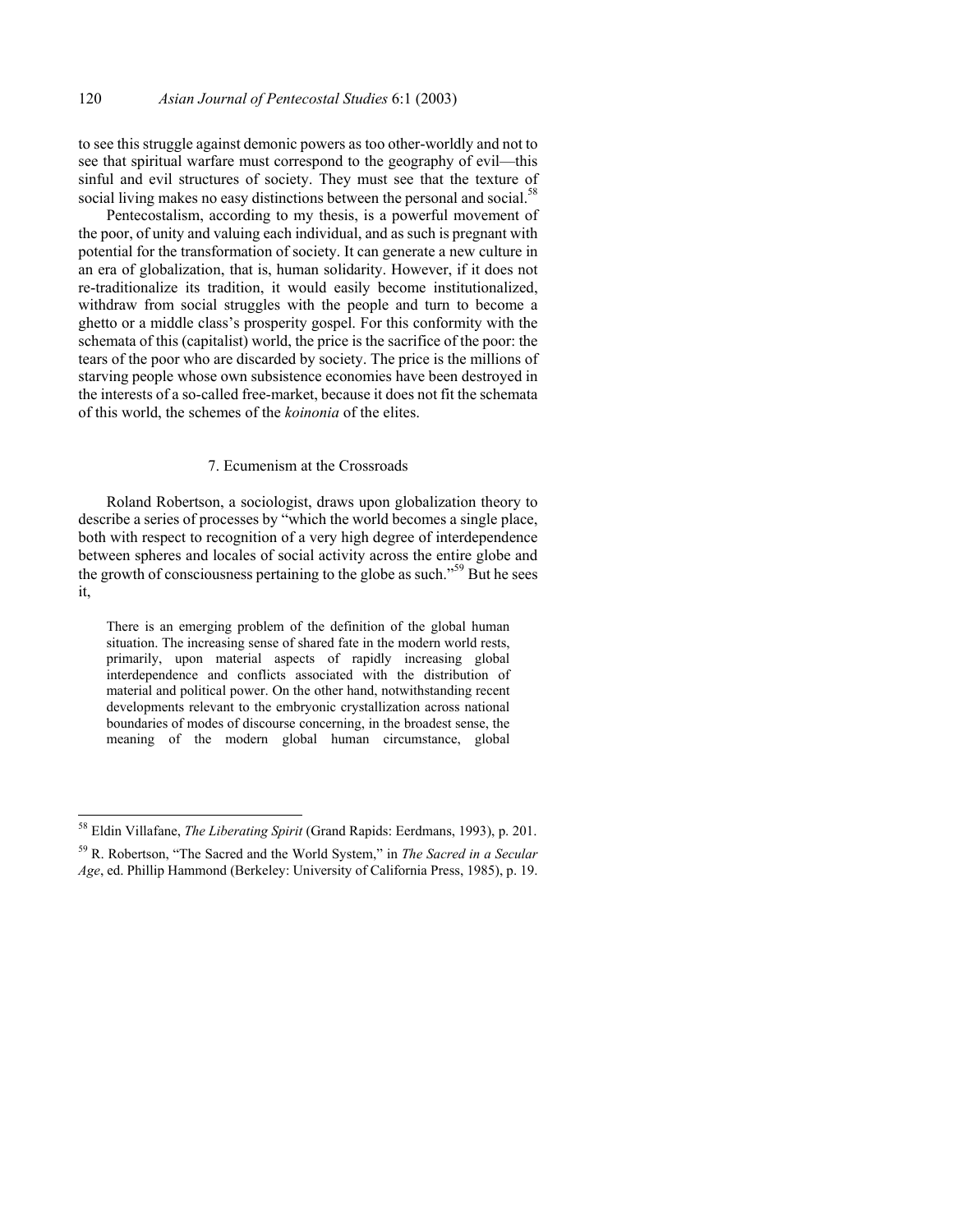consciousness is indeed relatively unformed in comparison with the mere sense impression of material interdependence.<sup>60</sup>

Globalization demands a new sense of meaning, but the materialist accounts do not suffice.

In such a context, fundamentalism addresses classic issues of group boundaries and identity in a world undergoing a clear process of globalization. Robertson comments to this point:

With respect to both the exacerbation of concern with societal identities and the nature of individual attachment to one's own society, it would be expected that societies in the modern world would experience fundamentalist movements which make special claims to exhibit the real identity of society in question and also, perhaps, the true meaning to be given to the global circumstance. Indeed, we have witnessed the proliferation of such movements across the globe in recent years- some of them being explicitly concerned not merely with the identity of the societies in which they have arisen but also with the positive and negative identities of other societies in the international system- indeed, with the meaning of the global condition itself. My argument is that the fundamentalist and absolutist religious (and non-religious) movements of our time should be seen in terms of global developments and not simply in terms of their being reactions to particular *Gesellschaft* trends which a large number of societies have in common. $61$ 

The strain brought along by globalization is the lack of a new integrative meaning system for the new global economic and political interdependence. Absent alternative voices in providing meaning for this new dislocation of received worldviews and discourses, fundamentalism enters the arena with its own meaning system.

 The case of Pentecostalism in Hong Kong reveals to us that it inclines to fundamentalism more than ecumenism. This does not only restrict to Hong Kong, but is also found in other part of the world.<sup>62</sup> What concerns me most is the tribal mentality of fundamentalism, not the

<sup>60</sup> Roland Robertson and JoAnn Chirico, "Human Globalization and the World Wide Religious Resurgence: A Theoretical Explanation," *Sociological Analysis* 46 (1985), pp. 224-238 (225-26).

 $<sup>61</sup>$  R. Robertson, "A New Perspective on Religion and Secularization in the Global</sup> Context," in *Secularization and Fundamentalism Reconsidered*, vol. III, eds. Anton Shupe and Jeffery Hadden (New York: Paragon, 1989), pp. 52-66 (65).

<sup>62</sup> See David Martin, *Tongues of Fire: The Explosion of Protestantism in Latin America* (Oxford: Oxford University Press, 1990).